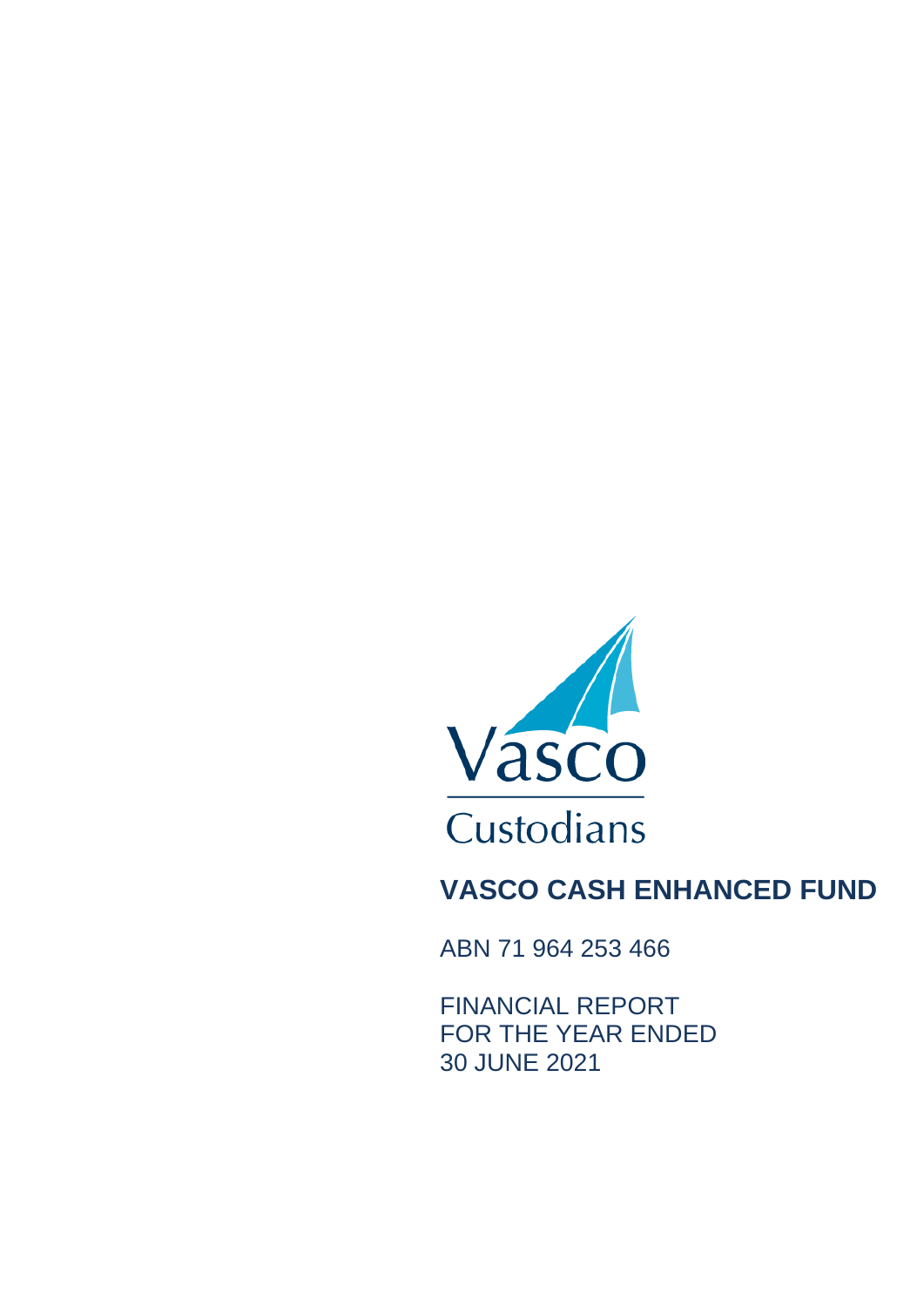## **TRUSTEE REPORT FOR THE YEAR ENDED 30 JUNE 2021**

The Directors of the Trustee, Vasco Custodians Pty Ltd present their report on the Vasco Cash Enhanced Fund ('the Fund') for the year ended 30 June 2021.

Effective 12 April 2021, Vasco Trustees Limited retired as Trustee and appointed Vasco Custodians Pty Ltd as Trustee of the Fund.

**1. Directors of Vasco Trustees Limited for the period 1 July 2020 to 12 April 2021**

The names of Directors of the Trustee in office at any time during the financial year were: Craig Mathew Dunstan

Fiona Jean Dunstan (resigned 31 December 2020)

Jonathan Martin

Reginald Bancroft

**Directors of Vasco Custodians Pty Ltd for the period 12 April 2021 to 30 June 2021** The names of Directors of the Trustee in office at any time during the financial year were:

Craig Mathew Dunstan

Fiona Jean Dunstan

Registered Office: Level 4, 99 William Street, Melbourne VIC 3000

**2. Principal Activities**

The Fund invests in a portfolio of bank deposits, term deposits, ASX listed floating rate notes and managed investment schemes that invest in fixed income securities that provide a high level of liquidity.

The Fund was established on 7 April 2016. As at 30 June 2021 there were two unit classes in the Fund. The Fund issued the first Class A units on the commencement date of 5 April 2017. The Fund issued the first Class B units on 29 January 2021.

#### **3. Operating Results**

The operating profit of the Fund for the financial year ending 30 June 2021 was \$44,865 (2020: \$18,448).

#### **4. Review of Operations**

Since inception the Fund has issued 7,632,014 units, in Unit Class A. Of these 3,238,906 units in total have been redeemed. Distributions of \$64,514 were reinvested in the Fund.

During the financial year 2,876,034 units have been issued in Unit Class A of which 8,534 units have resulted from the reinvestment of distributions.

During the period, the Fund issued 50,003,529 units, in Unit Class B. Of these 2,884,401 units in total have been redeemed. Distributions of \$28,578 were reinvested in the Fund.

| <b>Investment</b>                   | Value \$     | %      |
|-------------------------------------|--------------|--------|
| State Street Floating Rate Fund     | 6.905.949    | 13.44  |
| Macquarie Income Opportunities Fund | 3,373,195    | 6.56   |
| Term deposits                       | 30,401,764   | 59.15  |
| Cash at bank                        | 10,719,157   | 20.85  |
| Total                               | \$51,400,065 | 100.00 |

As at 30 June 2021, the Fund held the following investments: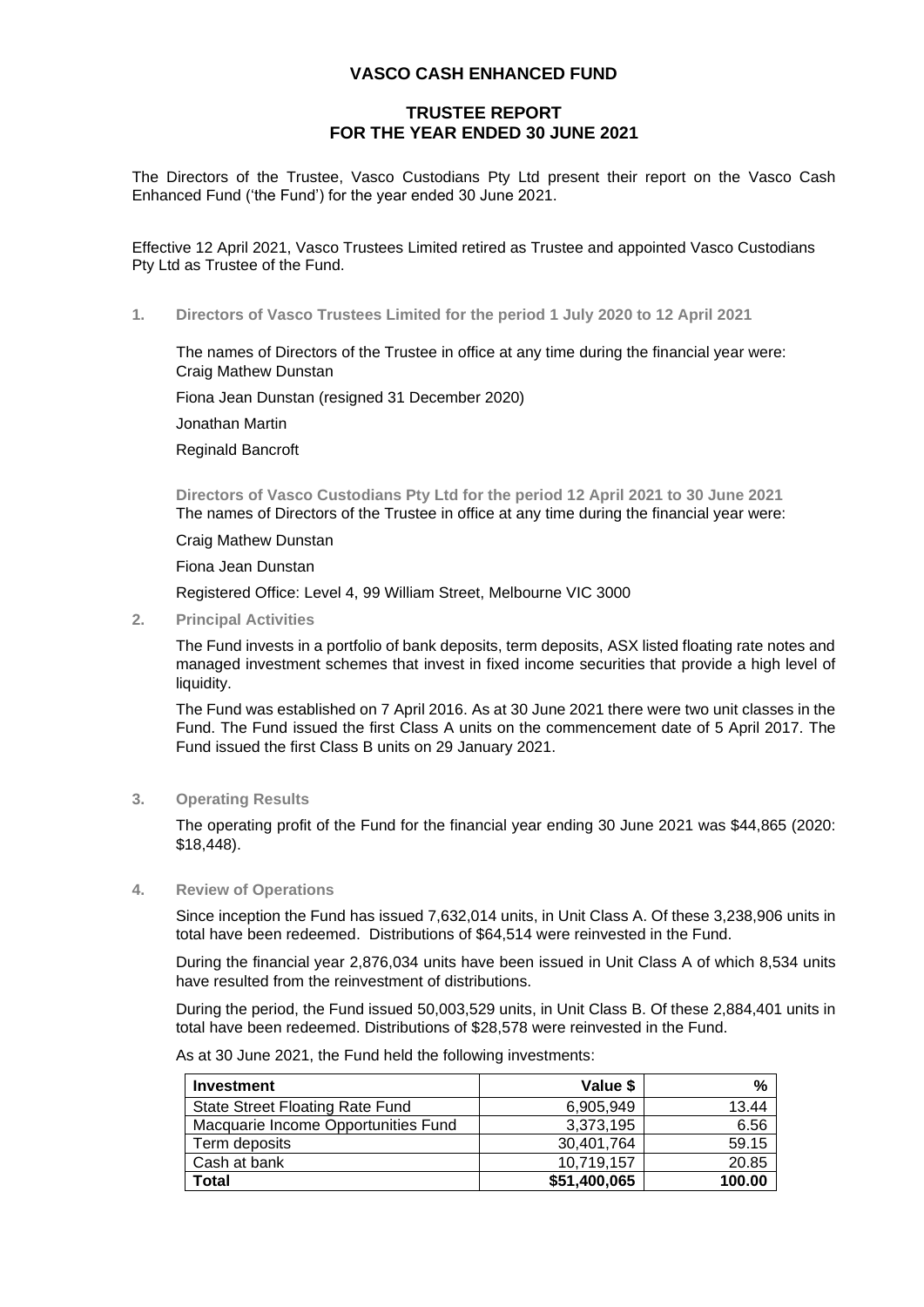## **TRUSTEE REPORT FOR THE YEAR ENDED 30 JUNE 2021**

As at 30 June 2021, the Fund held Term Deposits with the following financial institutions:

| <b>Financial Institution</b> | Value \$     | %      |
|------------------------------|--------------|--------|
| Macquarie Bank               | 4,400,000    | 14.47  |
| ME Bank                      | 5,000,000    | 16.45  |
| Heritage Bank                | 11,000,000   | 36.18  |
| Judo Bank                    | 5,001,764    | 16.45  |
| People's Choice Credit Union | 5,000,000    | 16.45  |
| Total                        | \$30,401,764 | 100.00 |

#### **4. Review of Operations (continued)**

As at 30 June 2021, the Interest Rate Duration (Investment Weight by Days to Maturity) was 86.27 days.

Vasco Trustees Limited retired as trustee of the Fund and Vasco Custodians Pty Ltd was appointed trustee of the Fund on 12 April 2021.

### **5. Review of Performance**

| Unit Class | 2021   | 2020  | 2019   | 2018   | 2017   |
|------------|--------|-------|--------|--------|--------|
|            | % p.a. | %p.a. | % p.a. | % p.a. | % p.a. |
| Class A    | 0.11   | 0.03  | 1.45   | 0.65   | 0.65   |
| Class B    | 0.25   | -     | -      | -      |        |

#### **6. Unit Redemption Prices**

Unit redemption prices (quoted ex-distribution and exclusive of exit fees) are shown as follows:

| <b>Class A</b>   | 2021 | 2020 |
|------------------|------|------|
|                  | \$   | \$   |
| At 30 June       | 1.00 | 1.00 |
| High during year | 1.00 | 1.00 |
| Low during year  | 1.00 | 1.00 |

| <b>Class B</b>   | 2021 | 2020 |
|------------------|------|------|
|                  | \$   | \$   |
| At 30 June       | 1.00 | -    |
| High during year | 1.00 | -    |
| Low during year  | 1.00 | -    |

The availability and timing of redemptions is subject to the terms of the Fund's Constitution.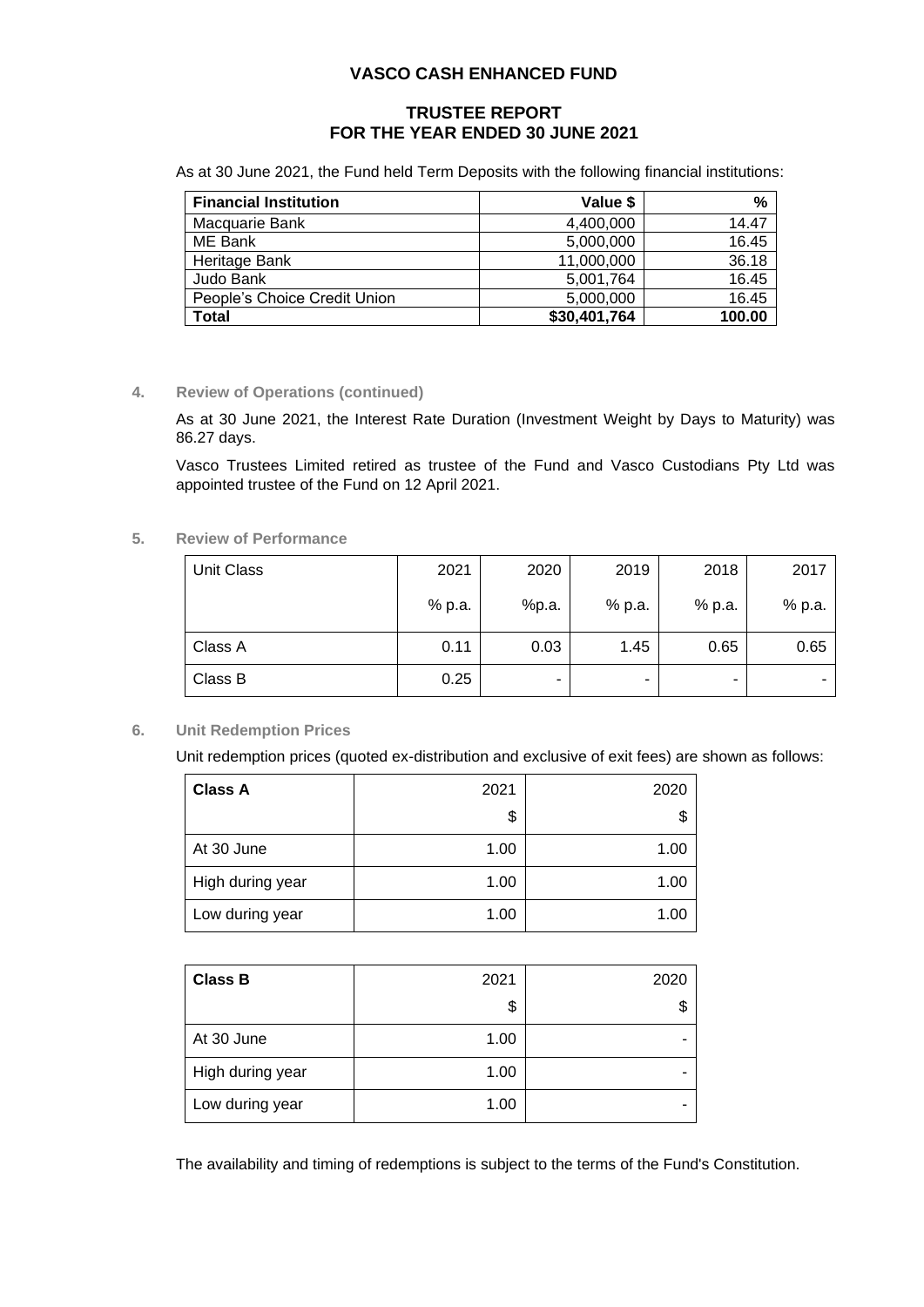## **TRUSTEE REPORT FOR THE YEAR ENDED 30 JUNE 2021**

#### **7. Distributions Paid or Recommended**

In accordance with the Information Memorandum of the Fund, distributions are calculated and accrued on a daily basis and are paid to all Unitholders monthly by way of direct credit or reinvestment in the Fund. An amount of \$37,111 had been reinvested into the Fund for the financial year.

#### **8. Applications Held**

At 30 June 2021, the value of pending unit allocations was \$430,677.

#### **9. Redemption Arrangements**

All units are expected to be redeemed at a redemption price of \$1.00. However, this is not a capital guarantee. The unit redemption price may fall below \$1.00 in the event that there are losses on investments made by the Fund, or where accumulated fees and expenses exceed income over a particular distribution period.

During the period since inception, 3,527,481 units in total at \$1 per unit have been redeemed.

**10. Options**

No options over issued units or interests in the Fund were granted during or since the end of the financial year and there were no options outstanding at the date of this report. The Directors and executives of the Trustee hold no options over interests in the Fund.

**11. Proceedings on Behalf of the Fund**

No person has applied to the court for leave to bring proceedings on behalf of the Fund, or to intervene in any proceedings to which the Fund is a party, for the purpose of taking responsibility on behalf of the Fund for all or any part of their proceedings.

#### **12. Value of Scheme Assets**

The Gross Asset Value of the Fund's assets at the end of the reporting period was \$51,492,725 (2020: \$2,159,876). The Net Asset Value at the end of the reporting period was \$51,426,379 (2020: \$2,152,647).

#### **13. Significant Changes in State of Affairs**

Apart from those matters referred to in the previous sections of this Report, there have been no other significant changes to the state of affairs of the Fund during the financial year.

#### **14. After Balance Date Events**

No matters or circumstances have arisen since the end of the financial year which significantly affected or may significantly affect the operations of the Fund, the results of those operations, or the state of affairs of the Fund in future financial years other than as disclosed in this report.

#### **15. Future Developments**

There are no future developments to report on which are not otherwise disclosed in this report.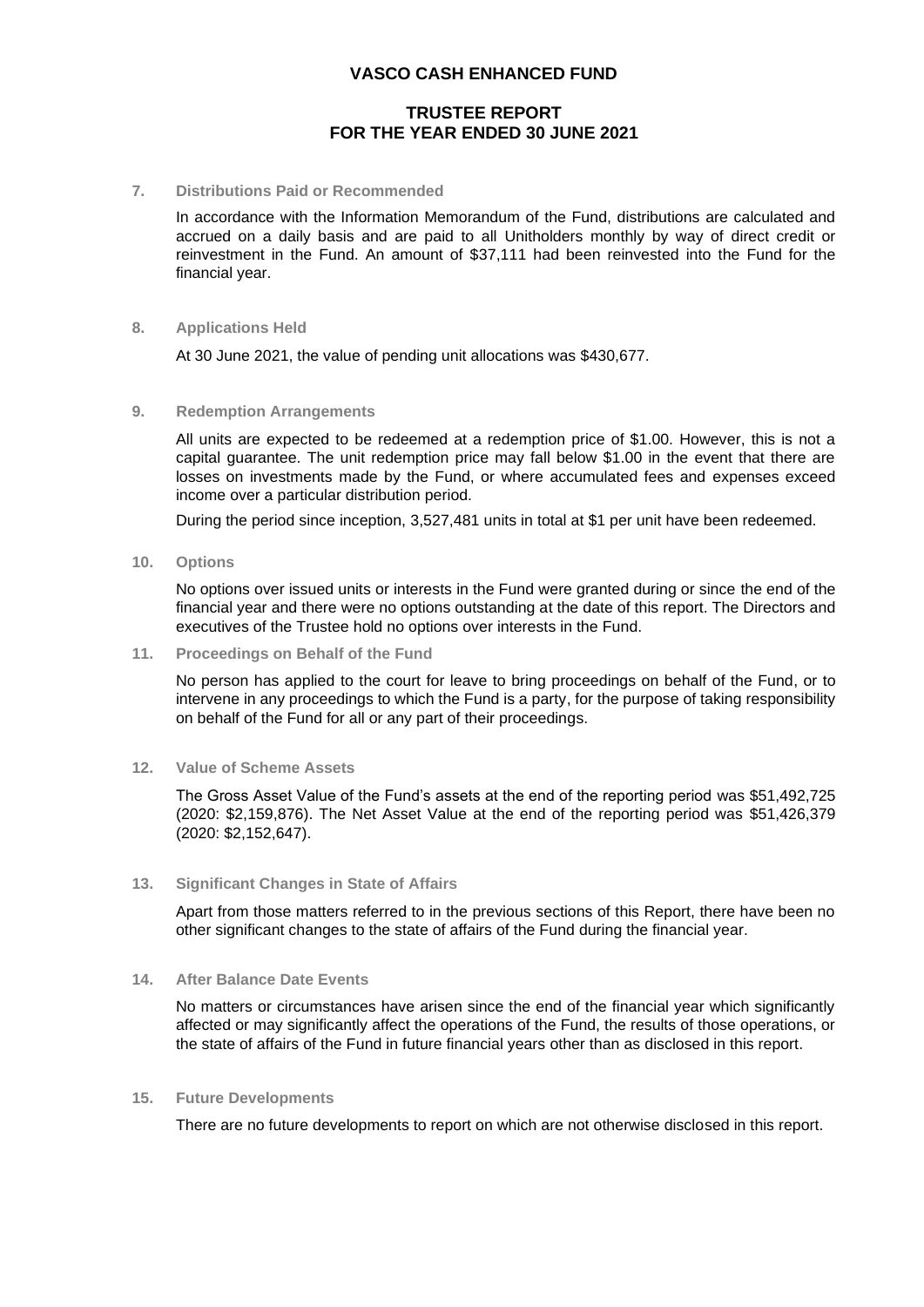### **TRUSTEE REPORT FOR THE YEAR ENDED 30 JUNE 2021**

#### **16. Indemnifying Officers or Auditor**

During or since the end of the financial year, the Trustee has paid insurance premiums to insure each of the aforementioned Directors as well as officers of the Trustee against liabilities for costs and expenses incurred by them in defending any legal proceedings arising out of their conduct while acting in the capacity of the Trustee, other than conduct involving a wilful breach of duty in relation to the Trustee.

The contract of insurance prohibits disclosure of the nature of the liability and the amount of the premium.

The Trustee has not otherwise, during or since the end of the financial year indemnified or agreed to indemnify an officer or auditor of the Trustee or of any related body corporate against a liability incurred as such an officer or auditor.

**17. Fees, Commissions or Other Charges by the Trustee, Investment Manager or Related Parties**

Management fees of 0.75% of Gross Asset Value are payable to the Trustee of the Fund in respect of Class A units. Management fees of 0.45% of Gross Asset Value are payable to the Trustee of the Fund in respect of Class B units.

Management fees of \$40,542 (plus GST) were accrued and paid by the Fund to Vasco Trustees Limited for the period in which it was trustee of the Fund..

Management fees of \$64,933 (plus GST) were accrued and paid by the Fund to Vasco Custodians Pty Ltd for the period in which it was trustee of the Fund.

**18. Units held by the Trustee, Investment Manager or Related Parties**

At 30 June 2021, the Trustee and their related parties held no units in the Fund in their own right however, Vasco Custodians Pty Ltd as escrow agent for various unitholders held 47,119,128 units.

#### **19. Interests in the Fund**

The movement of units on issue in the Fund during the year is set out in Note 10 to the financial statements.

The value of the Fund's assets and liabilities is disclosed on the balance sheet and derived using the basis set out in Note 1 to the financial statements.

#### **20. Rounding of Amounts**

The Fund is of a kind referred to in the *Australian Securities and Investments Commission's Corporations (Rounding in Financial / Directors' Reports) Instrument 2016/191*. Consequently, amounts in the financial statements have been rounded to the nearest dollar in accordance with that legislative instrument, or in certain cases, the nearest thousand dollars.

#### **21. Environmental Issues**

The operations of the Fund are not subject to any particular or significant environmental regulations under a law of the Commonwealth or of a State or Territory in Australia.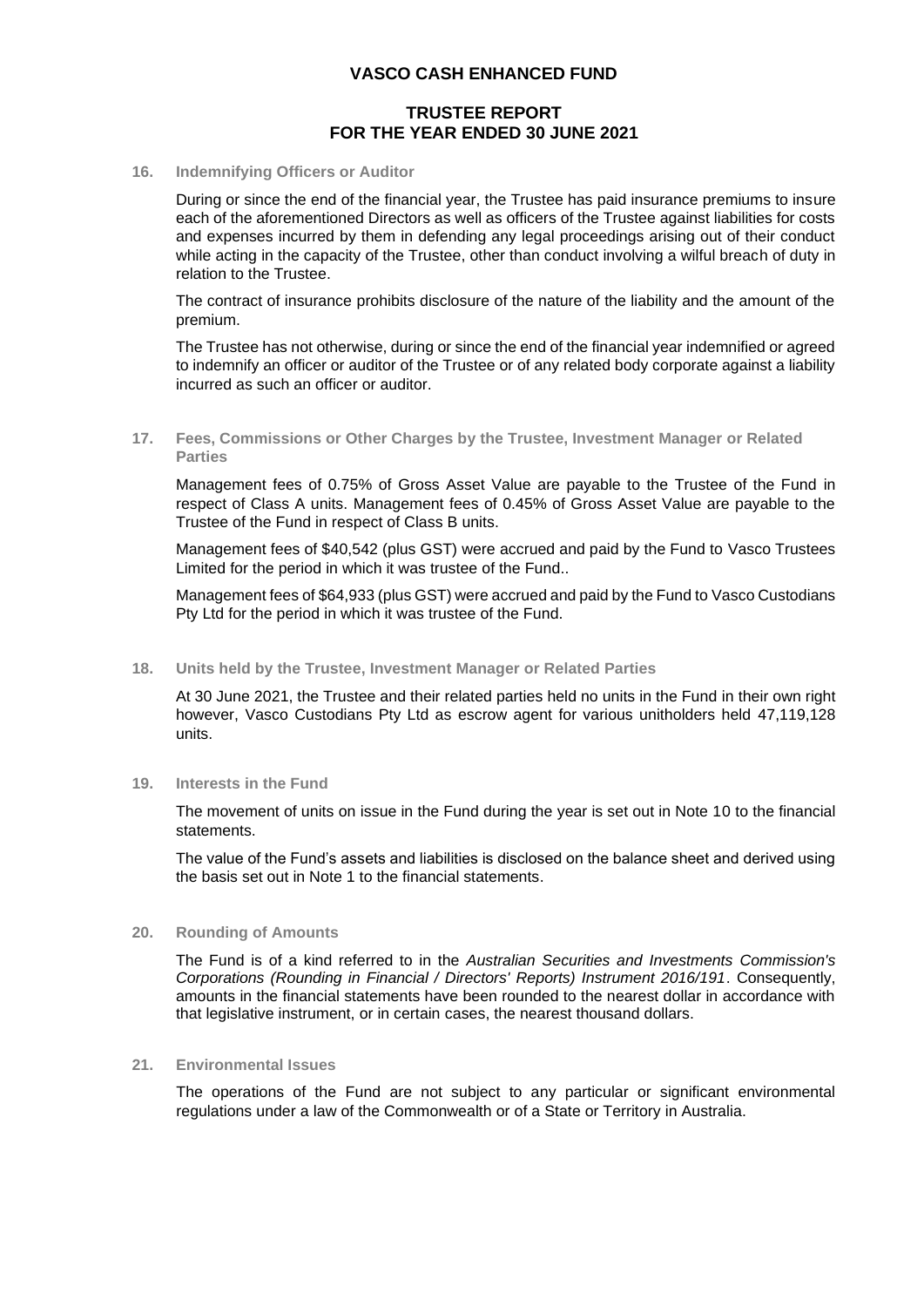Type text here

## **TRUSTEE REPORT FOR THE YEAR ENDED 30 JUNE 2021**

Signed in accordance with a resolution of the Board of Directors of Vasco Custodians Pty Ltd by:

Craig Dunstan

**Craig Dunstan** Director Date: 5 November 2021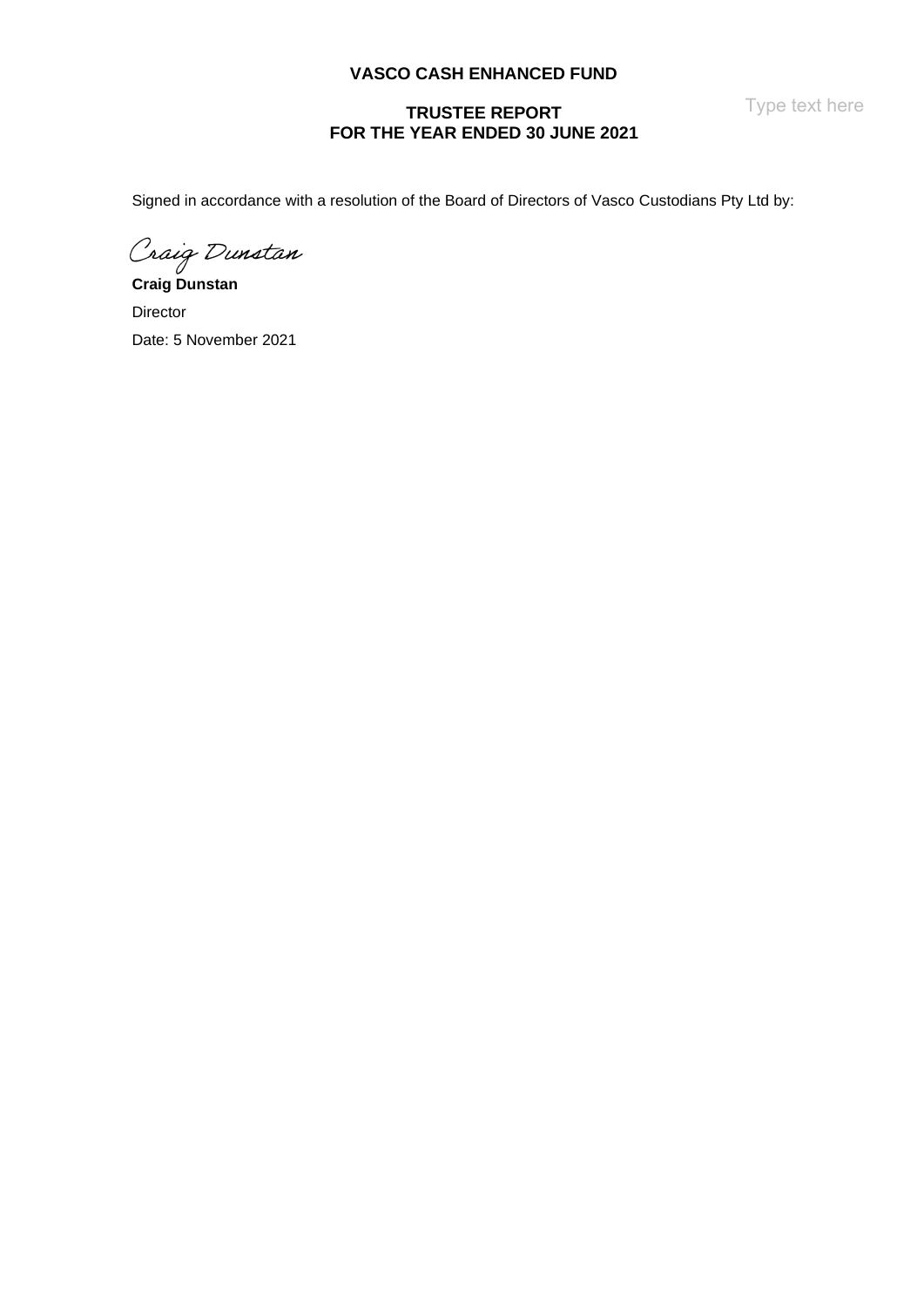

Ernst & Young 200 George Street Sydney NSW 2000 Australia GPO Box 2646 Sydney NSW 2001

Tel: +61 2 9248 5555 Fax: +61 2 9248 5959 ey.com/au

## **Auditor's Independence Declaration to the Directors of Vasco Custodians Pty Ltd**

As lead auditor for the audit of the financial report of Vasco Cash Enhanced Fund for the financial year ended 30 June 2021, I declare to the best of my knowledge and belief, there have been:

- a) no contraventions of the auditor independence requirements of the *Corporations Act 2001* in relation to the audit; and
- b) no contraventions of any applicable code of professional conduct in relation to the audit.
- c) No non-audit services provided that contravene any applicable code of professional conduct in relation to the audit.

 $\gamma$  $\frac{1}{2}$ 

Ernst & Young

Elliott Shadforth Partner 5 November 2021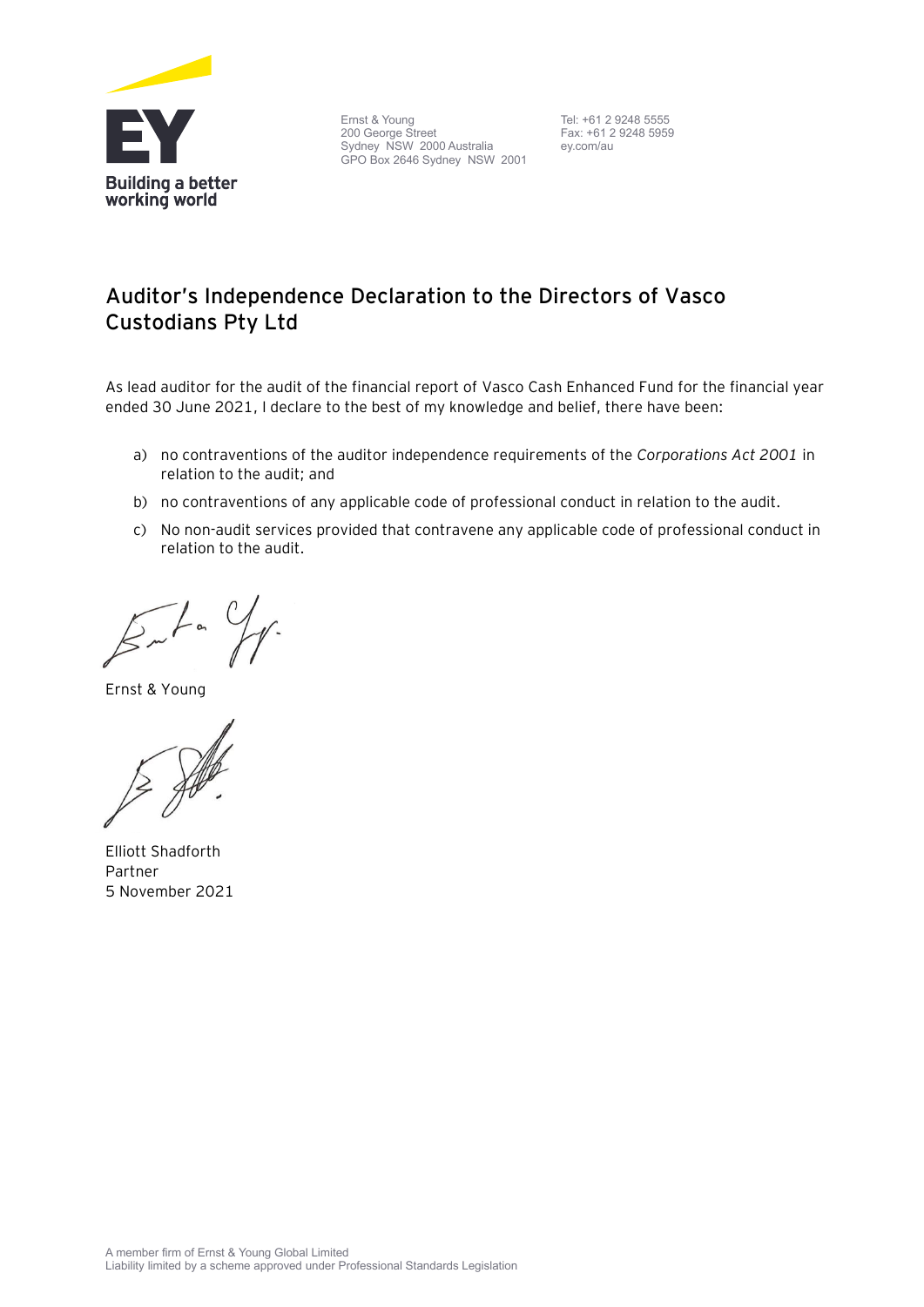## **STATEMENT OF PROFIT OR LOSS AND OTHER COMPREHENSIVE INCOME FOR THE YEAR ENDED 30 JUNE 2021**

|                                                                         | <b>Notes</b> | 2021      | 2020      |
|-------------------------------------------------------------------------|--------------|-----------|-----------|
|                                                                         |              | S         | \$        |
| <b>Investment income</b>                                                |              |           |           |
| Interest income measured at amortised cost                              | 2(a)         | 69,508    | 17,121    |
| Distribution income                                                     | 2(b)         | 110,654   | 21,372    |
| Net changes in fair value of financial assets through<br>profit or loss | 5            | (78, 349) | (7,070)   |
| <b>Total investment income</b>                                          | 15           | 101,813   | 31,423    |
| <b>Expenses</b>                                                         |              |           |           |
| Management fees                                                         | 3            | 105,475   | 17,670    |
| Other expenses                                                          | 4            | 29,822    | 2,375     |
| Total operating expenses before finance costs                           |              | 135,297   | 20,045    |
| Net operating profit before finance costs                               |              | (33, 484) | 11,378    |
|                                                                         |              | 2021<br>S | 2020<br>S |
| <b>Finance costs attributed to unitholders</b>                          |              |           |           |
| Distributions to unitholders                                            |              | (44, 865) | (18, 448) |
| Change in net assets attributable to unitholders                        |              | 78,349    | 7,070     |
| Total comprehensive income for the year                                 |              |           |           |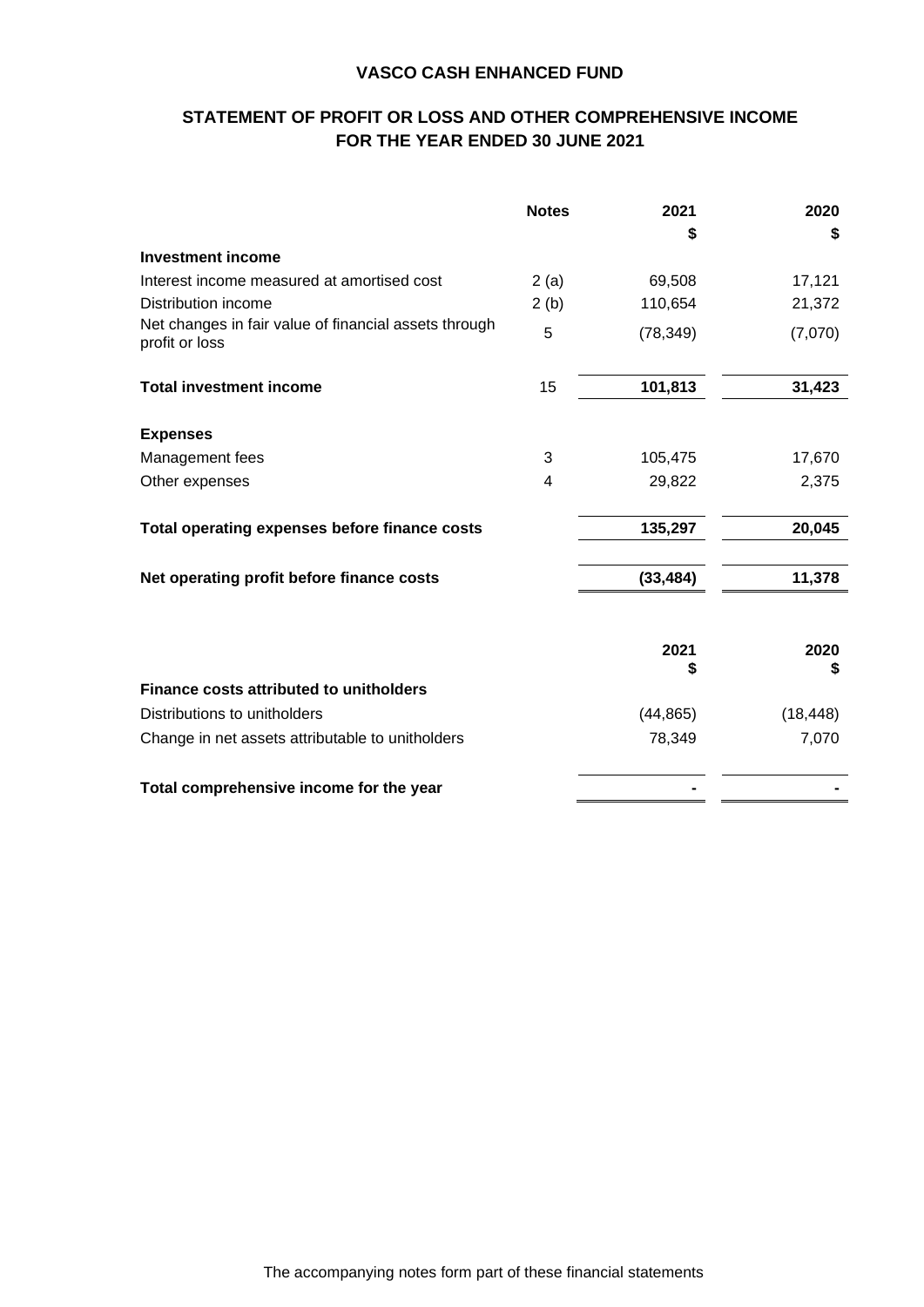## **STATEMENT OF FINANCIAL POSITION AS AT 30 JUNE 2021**

|                                        | <b>Notes</b>     | 2021       | 2020      |
|----------------------------------------|------------------|------------|-----------|
|                                        |                  | \$         | \$        |
| <b>Current assets</b>                  |                  |            |           |
| Cash and cash equivalents              | 6(a)             | 10,719,158 | 510,441   |
| Term deposits                          | 6(b)             | 30,401,764 | 650,000   |
| Sundry debtor                          | 6 <sub>(c)</sub> | 1          | 1         |
| Investment assets                      | 7(a)             | 10,279,144 | 992,493   |
| Accrued investment income              | 7(b)             | 92,658     | 6,941     |
| <b>Total current assets</b>            |                  | 51,492,725 | 2,159,876 |
| <b>Non-current assets</b>              |                  |            |           |
| <b>Total non-current assets</b>        |                  |            |           |
| <b>Total assets</b>                    |                  | 51,492,725 | 2,159,876 |
| <b>Liabilities</b>                     |                  |            |           |
| Fees payable                           | 8                | 54,908     | 1,328     |
| Other expenses payable                 | 9                | (798)      | 609       |
| Distribution payable                   |                  | 10,283     | 5,251     |
| Withholding tax payable                |                  | 1,953      | 40        |
| <b>Total liabilities</b>               |                  | 66,346     | 7,229     |
| Net assets attributable to unitholders |                  | 51,426,379 | 2,152,647 |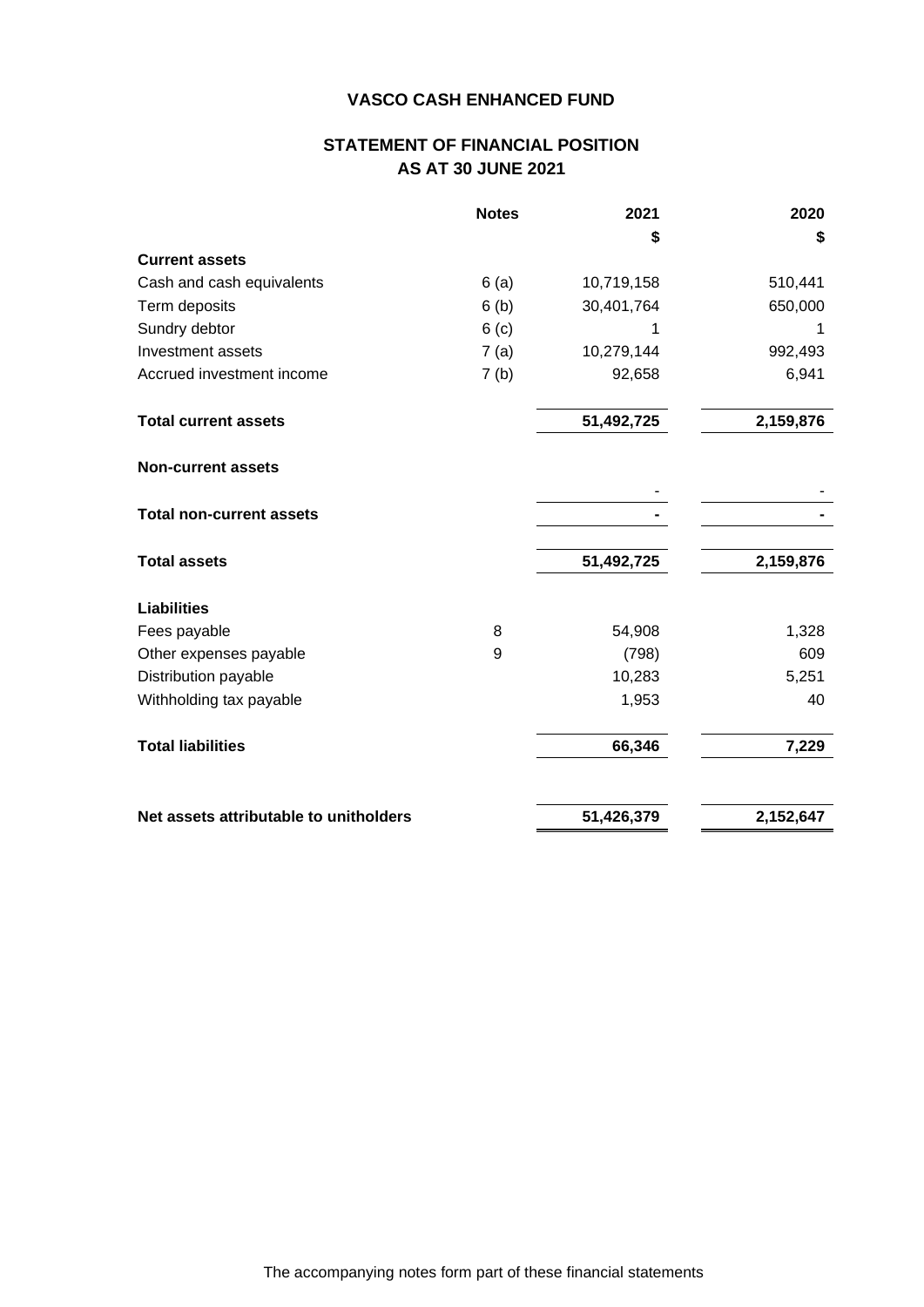## **STATEMENT OF CHANGES IN EQUITY FOR THE YEAR ENDED 30 JUNE 2021**

Under Australian Accounting Standards, net assets attributable to unitholders are classified as a liability rather than equity. As a result, there was no equity at the start or the end of the financial year.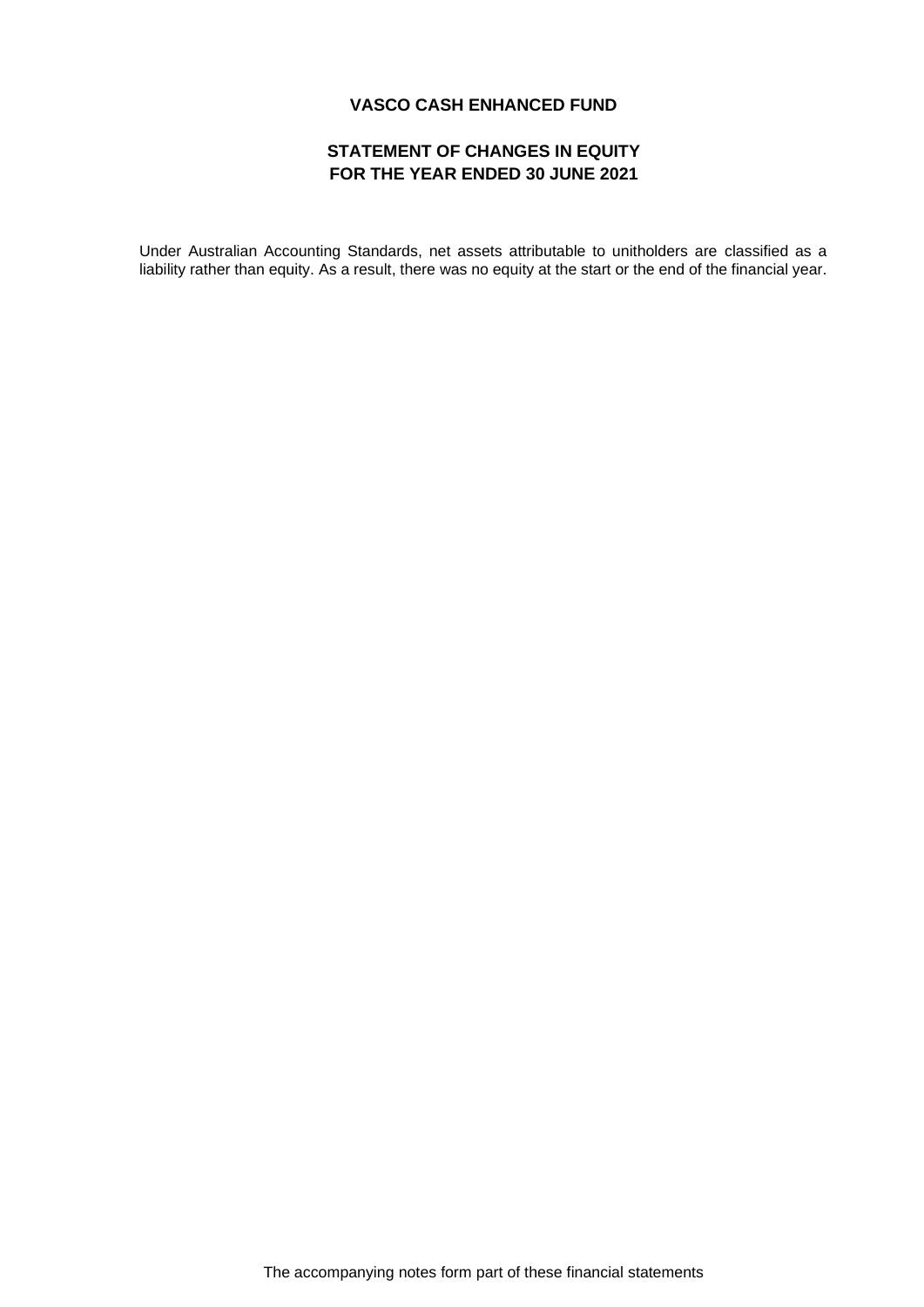## **STATEMENT OF CASH FLOWS FOR THE YEAR ENDED 30 JUNE 2021**

|                                                         | <b>Notes</b> | 2021           | 2020          |
|---------------------------------------------------------|--------------|----------------|---------------|
|                                                         |              | S              | \$            |
| Cash flows from operating activities                    |              |                |               |
| Interest received                                       |              | 23,781         | 18,121        |
| Distribution income received                            |              | 68,900         | 19,472        |
| Payment of other operating expenses                     |              | (83, 126)      | (22,000)      |
| Cash paid to ATO for withholding tax from distributions |              | (809)          | (2, 112)      |
| Net cash provided by/ (used in) operating activities    |              | 8,746          | 13,481        |
|                                                         |              |                |               |
| Cash flows from investing activities                    |              |                |               |
| Payment for purchase of investments                     |              | (9,365,000)    |               |
| Payment for term deposits                               |              | (30, 250, 000) | (500,000)     |
| Cash received from maturity of term deposits            |              | 500,000        | 1,150,000     |
| Net cash provided by/ (used in) investing activities    |              | (39, 115, 000) | 650,000       |
| Cash flows from financing activities                    |              |                |               |
| Proceeds from issue of units                            |              | 52,842,450     | 500,113       |
| Payment for redemption of units                         |              | (3,527,480)    | (1, 185, 079) |
| Net cash provided by/ (used in) financing activities    |              | 49,314,970     | (684, 966)    |
|                                                         |              |                |               |
| Net increase/ (decrease) in cash and cash equivalents   |              | 10,208,716     | (21, 485)     |
| Cash and cash equivalents at the beginning of year      |              | 510,441        | 531,926       |
| Cash and cash equivalents at the end of year            | 6(a)         | 10,719,157     | 510,441       |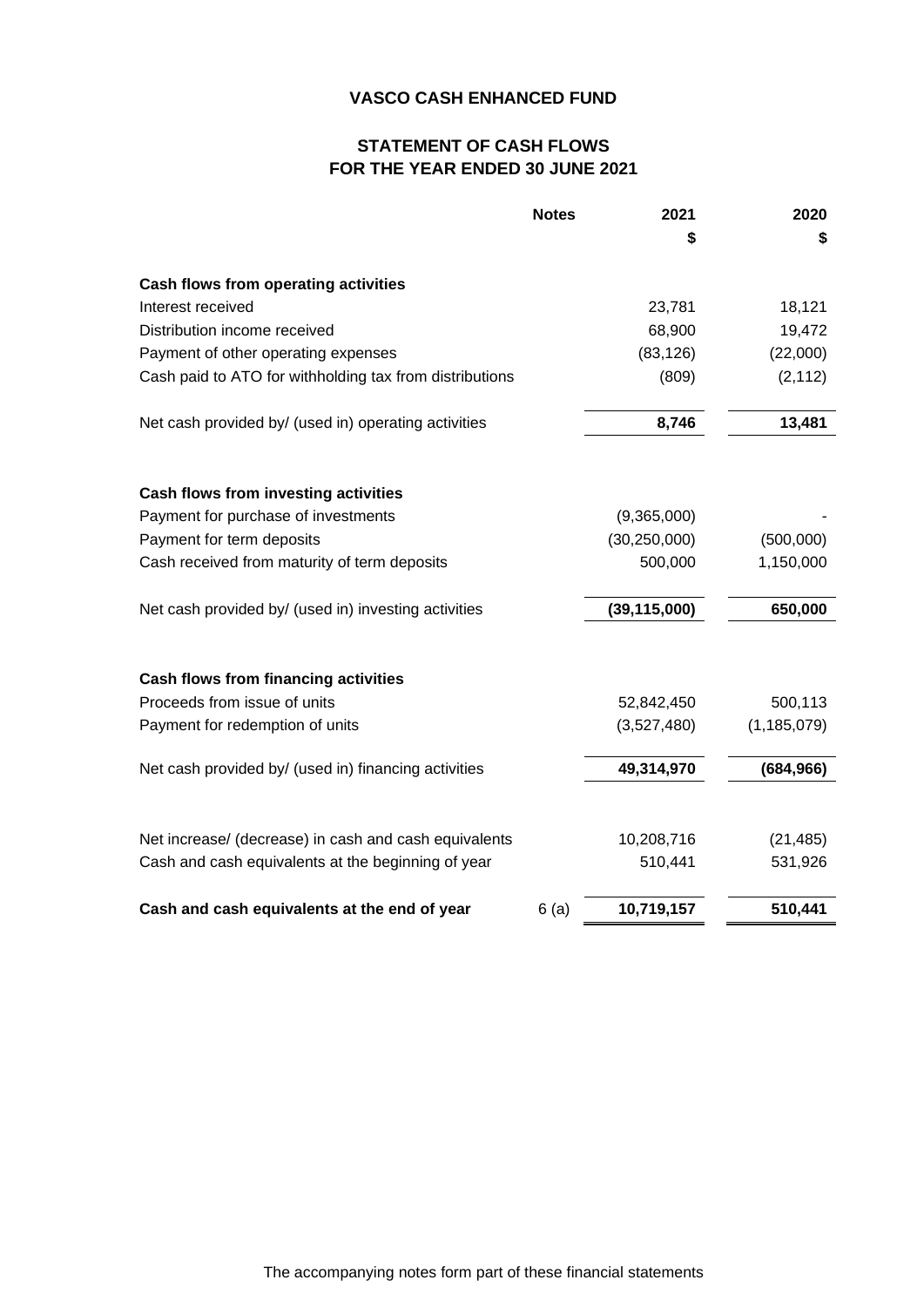## **NOTES TO THE FINANCIAL STATEMENTS FOR THE YEAR ENDED 30 JUNE 2021**

#### **NOTE 1: SIGNIFICANT ACCOUNTING POLICIES**

#### **Reporting Entity**

The financial report is for the Vasco Cash Enhanced Fund ('the Fund'). The Fund is an unregistered managed investment scheme established and domiciled in Australia. The Trustee of the Fund is Vasco Custodians Pty Ltd.

#### **Basis of Preparation**

#### **(a) Statement of compliance**

The Fund has elected to adopt the Australian Accounting Standards – Reduced Disclosure Requirements (established by AASB 1053 *Application of Tiers of Australian Accounting Standards)*.

These financial statements are general purpose financial statements that have been prepared in accordance with Australian Accounting Standards – Reduced Disclosure Requirements and the *Corporations Act 2001*. Vasco Cash Enhanced Fund is a for-profit entity for the purpose of preparing the financial statements.

The financial statements were approved by the Board of Directors of the Trustee on 5 November 2021.

#### **(b) Basis of measurement**

The financial report is prepared on the historical cost basis except for the following material items in the statement of financial position:

Investment assets are measured at fair value.

#### **(c) Functional and presentation currency**

These financial statements are presented in Australian dollars, which is the Fund's functional currency.

#### **(d) Use of estimates and judgements**

The preparation of financial statements requires the Directors of the Trustee to undertake a number of judgements, estimates and assumptions about the recognition and measurement of assets, liabilities, income and expenses. Actual results may differ from these estimates.

Estimates and assumptions are reviewed on an ongoing basis. Revisions to accounting estimates are recognised in the period in which the estimate is revised and in any future periods affected.

#### **(e) Financial instruments**

Financial assets and financial liabilities are recognised on the Fund's Statement of Financial Position when the Fund becomes a party to the contractual provisions of the instrument.

#### **Measurement**

Financial assets and financial liabilities are held at fair value through profit or loss.

Under this approach, financial assets and financial liabilities are generally measured initially at fair value excluding any transaction costs that are directly attributable to acquisition.

Subsequent to initial recognition, all financial instruments are measured at fair value with changes in their fair value recognised in the statement of profit or loss and other comprehensive income.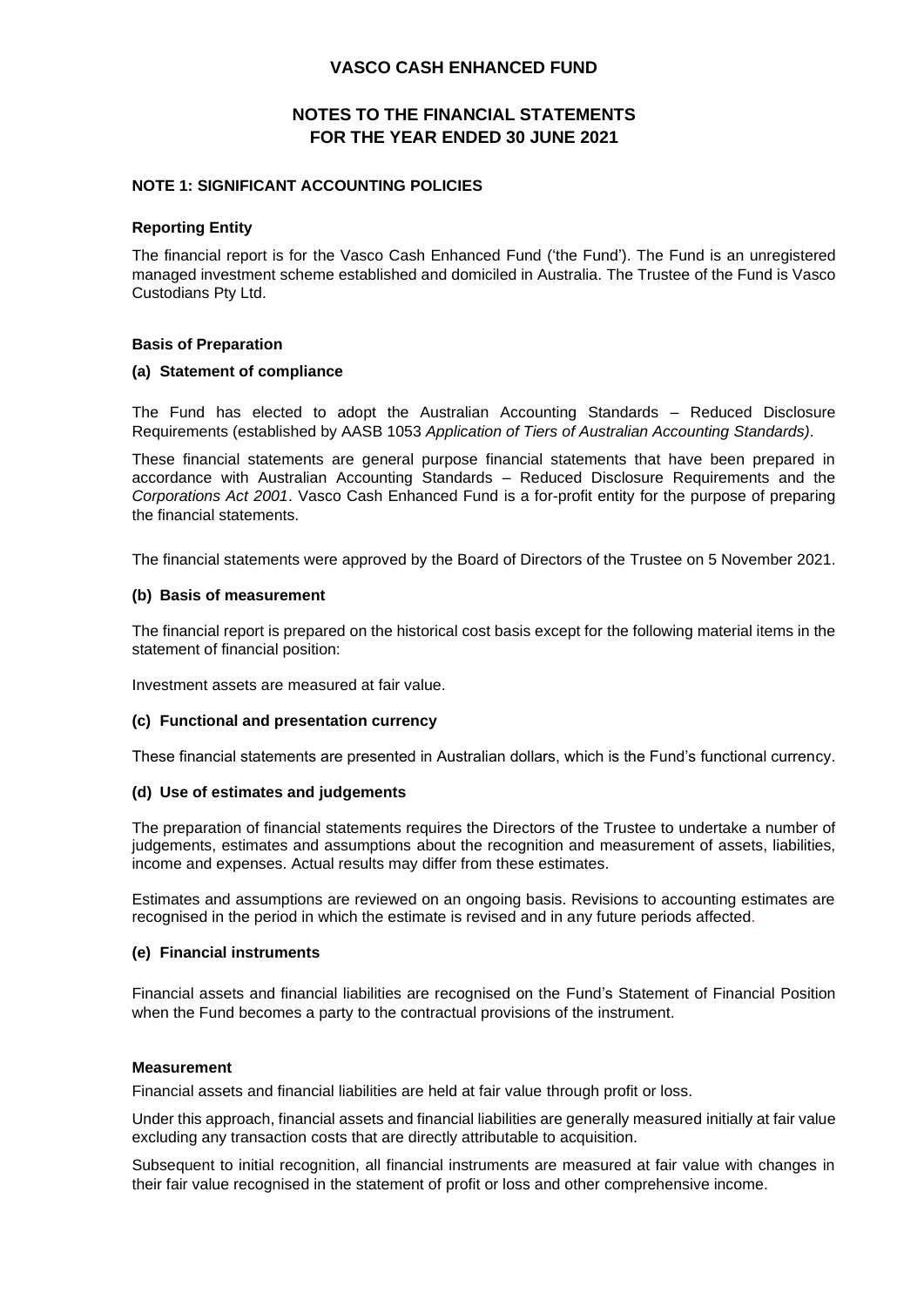## **NOTES TO THE FINANCIAL STATEMENTS FOR THE YEAR ENDED 30 JUNE 2021**

### **NOTE 1: SIGNIFICANT ACCOUNTING POLICIES (continued)**

*Fair value in an active market*

The fair value of financial assets and liabilities traded in active markets are based on their quoted market prices at the reporting date without any deduction for estimated future selling costs. Financial assets are priced at current redemption prices on the reporting date, while financial liabilities are priced at current offer prices.

#### *Fair value in an inactive or unquoted market*

The fair values of financial assets and liabilities that are not traded in an active market are determined through the valuation policy identified in the Information Memorandum for the Fund.

#### **(f) Cash and cash equivalent**

Cash and cash equivalents comprise cash on hand and demand deposits and other short-term highly liquid investments that are readily convertible to a known amount of cash and are subject to an insignificant risk of changes in value.

#### **(g) Net assets attributable to unitholders**

The Fund's units are classified as liability as they did not satisfy the below criteria:

Units are classified as equity when they satisfy the criteria under AASB 132 Financial Instruments: Presentation as below:

- the puttable financial instrument entitles the holder to a pro-rata share of net assets in the event of the Fund's liquidation;
- the puttable financial instrument is in the class of instruments that is subordinate to all other classes of instruments and class features are identical;
- the puttable financial instrument does not include any contractual obligations to deliver cash or another financial asset, or to exchange financial instruments with another entity under potentially unfavourable conditions to the Fund, and it is not a contract settled in the Fund's own equity instruments; and
- the total expected cash flows attributable to the puttable financial instrument over the life of the instrument are based substantially on the profit or loss, the change in the recognised net assets or the change in the fair value of the recognised and unrecognised net assets of the Fund over the life of the instrument.

In addition to the puttable financial instrument having all of the above features, the Fund must have no other financial instrument or contract that has:

- total cash flows based substantially on the profit or loss, the change in the recognised net assets or the change in the fair value of the recognised and unrecognised net assets of the Fund; and
- the effect of substantially restricting or fixing the residual return to the redeemable shareholders.

The Fund continually assesses the classification of the units. If the units cease to have all the features, or meet all the conditions set out, to be classified as equity, the Fund will reclassify them as financial liabilities and measure them at fair value at the date of reclassification, with any differences from the previous carrying amount recognised in equity. If the units subsequently have all the features and meet the conditions to be classified as equity, the Fund will reclassify them as equity instruments and measure them at the carrying amount of the liabilities at the date of the reclassification.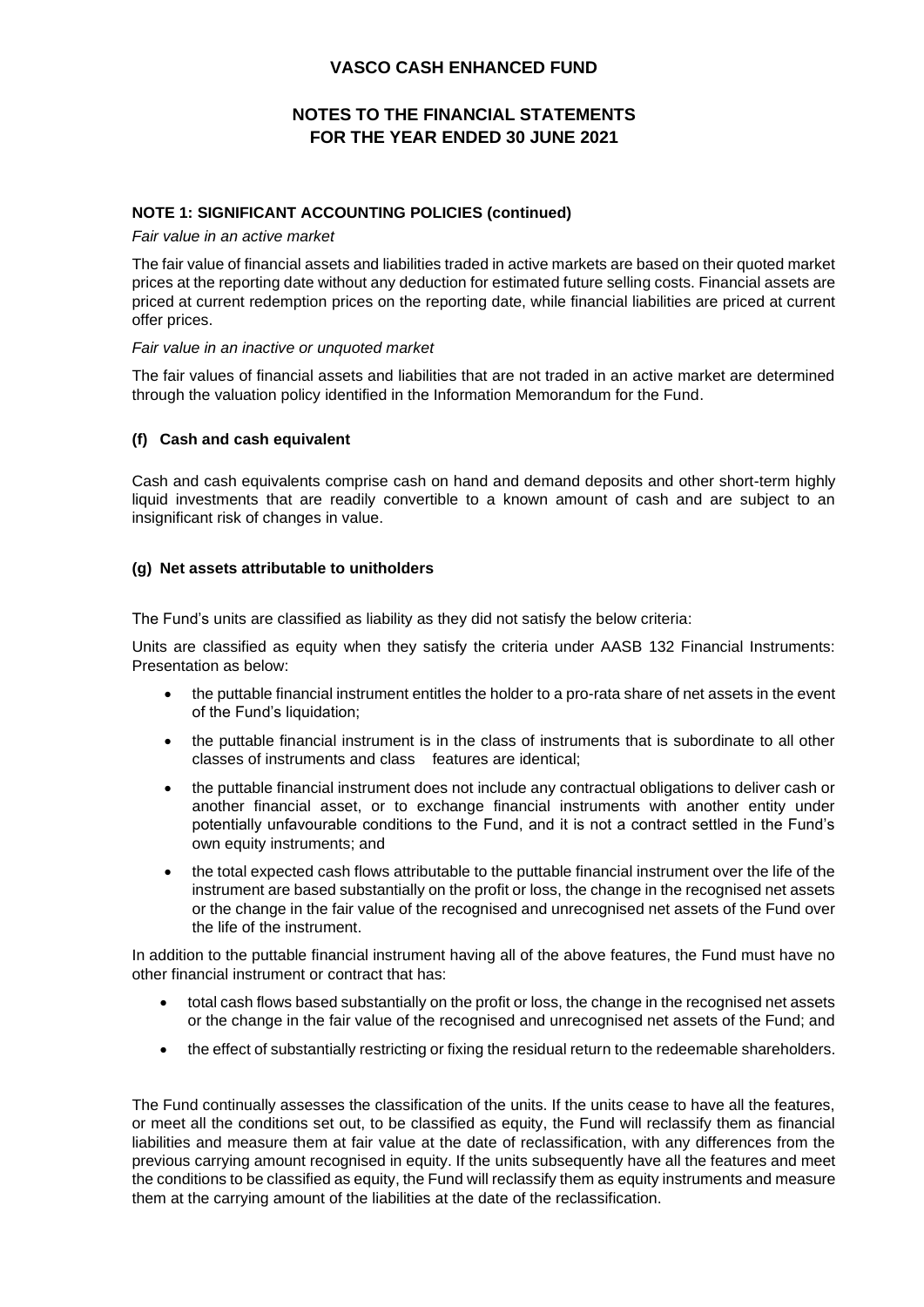## **NOTES TO THE FINANCIAL STATEMENTS FOR THE YEAR ENDED 30 JUNE 2021**

## **NOTE 1: SIGNIFICANT ACCOUNTING POLICIES (continued) (g) Net assets attributable to unitholders (continued)**

The Fund's capital is represented by the units, which are redeemable at the unitholders' option however the Trustee may suspend redemption if it is in the best interest of unitholders.

Quantitative information about the Fund's capital is provided in Note 10. The units are entitled to distributions when declared and to payment of a proportionate share of the Fund's net asset value on the redemption date or upon winding up of the Fund.

#### **(h) Goods and services tax (GST)**

Revenues, expenses and assets are recognised net of the amount of GST, except where the amount of GST incurred is not recoverable from the Australian Taxation Office. In these circumstances the GST is recognised as part of the cost of acquisition of the asset or as part of an item of expense. Receivables and payables in the statement of financial position are shown inclusive of GST, and accruals are shown exclusive of GST.

#### **(i) Income tax**

Under current legislation, the Fund is not liable for income tax provided its taxable income is fully distributed to unitholders.

#### **(j) New accounting standards and interpretations**

There are no standards, interpretations or amendments to existing standards that are effective for the first time for the financial year beginning 1 July 2020 that have a material impact on the amounts recognised in the prior periods or will affect the current or future periods.

A number of new standards, amendments to standards and interpretations are effective for annual periods beginning after 1 July 2021, and have not been early adopted in preparing these financial statements. None of these are expected to have a material effect on the financial statements of the Fund.

#### **NOTE 2: INVESTMENT INCOME**

The Fund's investment income may be analysed under the following categories

#### **(a) Interest measured at amortised cost**

|                      | 2021   | 2020   |
|----------------------|--------|--------|
|                      | œ<br>Ð | \$     |
| <b>Bank interest</b> | 69,508 | 17,121 |
|                      | 69,508 | 17,121 |

Cash on deposit is held in a Macquarie Bank cash management account (AUD). From December 2020 the interest rate is 0.12% p.a.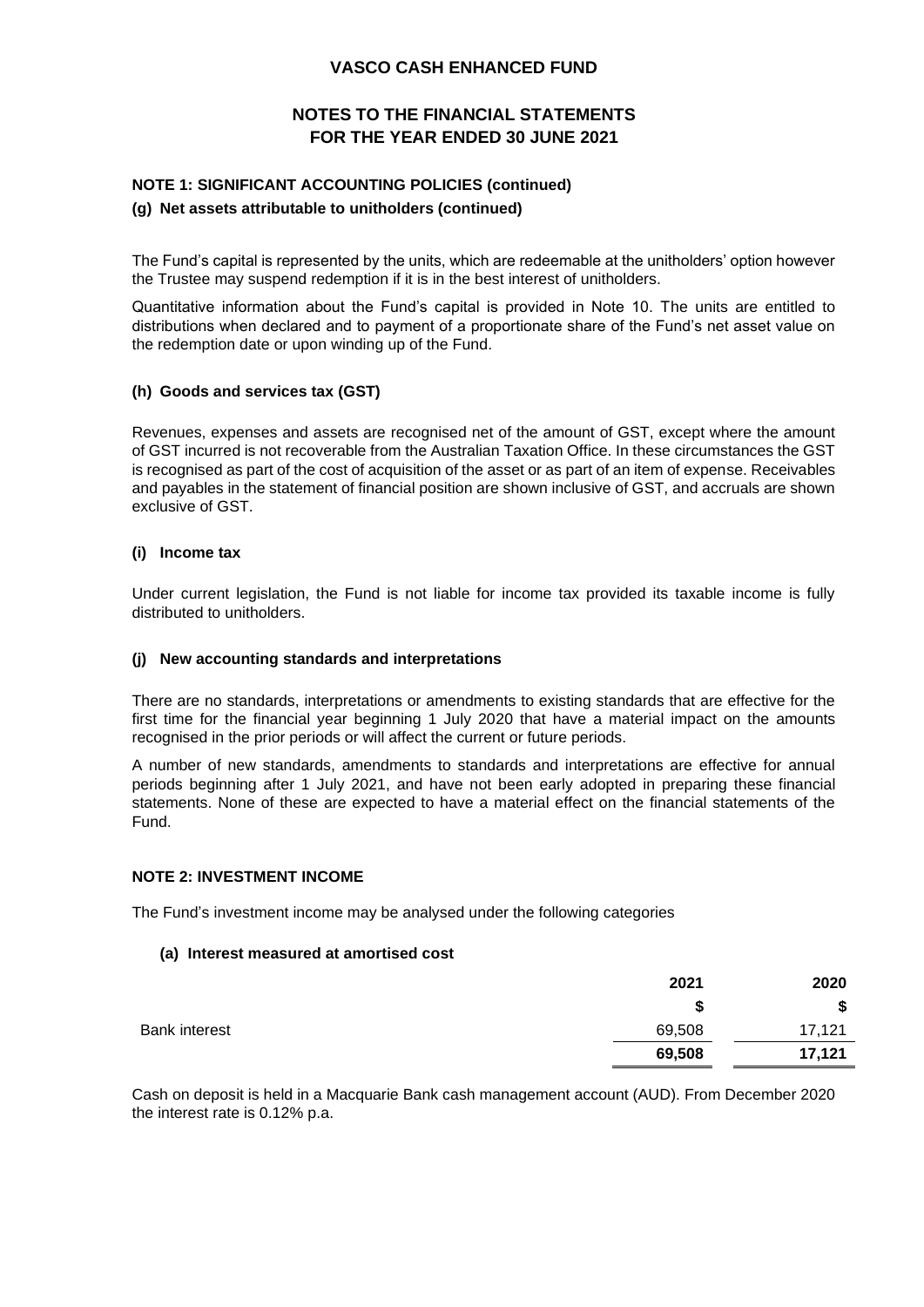## **NOTES TO THE FINANCIAL STATEMENTS FOR THE YEAR ENDED 30 JUNE 2021**

## **NOTE 2: INVESTMENT INCOME (continued)**

#### **(b) Distribution income**

|                                     | 2021    | 2020   |
|-------------------------------------|---------|--------|
|                                     |         |        |
| Macquarie Income Opportunities Fund | 84.062  | 8,698  |
| State Street Floating Rate Fund     | 26,592  | 12.674 |
|                                     | 110.654 | 21,372 |

### **NOTE 3: MANAGEMENT FEES**

|                 | 2021    | 2020   |
|-----------------|---------|--------|
|                 |         | D      |
| Management fees | 105,475 | 17,670 |
|                 | 105,475 | 17,670 |

In accordance with the Information Memorandum, the fee for the Trustee managing the Fund is 0.75% p.a. based on Gross Asset Value in respect of Class A units, and 0.45% p.a. in respect of Class B units, calculated and accrued daily. The accrued fee is paid monthly in arrears by deduction from the returns of the Fund.

## **NOTE 4: OTHER EXPENSES**

|                               | 2021   | 2020  |
|-------------------------------|--------|-------|
|                               | \$     | \$    |
| Tax return fees               | 1,000  | 1,000 |
| Audit fees                    | 15,000 |       |
| Bank fees                     | 120    |       |
| Other administration expenses | 9,900  | 850   |
| GST expense (non-claimable)   | 3,802  | 525   |
|                               | 29,822 | 2,375 |

#### **NOTE 5: NET CHANGES IN FAIR VALUE OF FINANCIAL ASSETS THROUGH PROFIT OR LOSS**

|                      | 2021<br>S | 2020<br>\$ |
|----------------------|-----------|------------|
| Unrealised gain/loss | (78, 349) | (7,070)    |
|                      | (78, 349) | (7,070)    |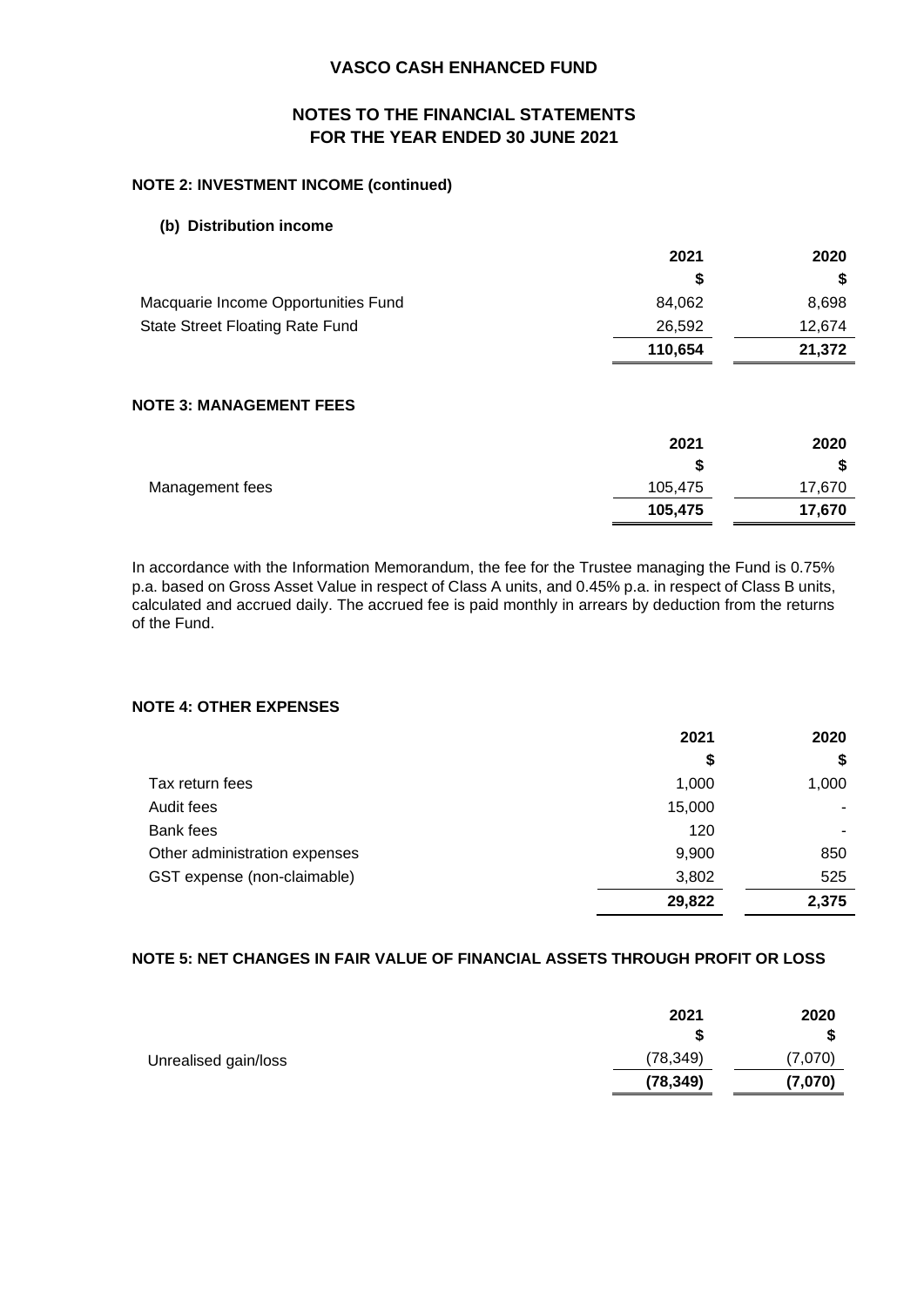## **NOTES TO THE FINANCIAL STATEMENTS FOR THE YEAR ENDED 30 JUNE 2021**

#### **NOTE 6: CASH, CASH EQUIVALENTS AND TERM DEPOSITS**

#### **(a) Cash at bank**

|                                    | 2021<br>S  | 2020<br>\$    |
|------------------------------------|------------|---------------|
| Macquarie Bank CMA                 | 790,791    | 510,441       |
| Macquarie Bank Accelerator Account | 9,928,367  |               |
|                                    | 10,719,158 | 510,441       |
| (b) Term deposits                  | 2021<br>S  | 2020          |
|                                    | 30,401,764 | \$<br>650,000 |
| Term deposits                      | 30,401,764 | 650,000       |
|                                    |            |               |

### **(c) Sundry debtor**

This is the minimum balance to be retained in the applications bank account when the units were issued.

### **NOTE 7: INVESTMENTS**

#### **(a) Financial assets at fair value through profit and loss**

As at 30 June 2021 the Fund's investments comprised of:

|                                     | 2021       | 2020    |
|-------------------------------------|------------|---------|
|                                     |            |         |
| Macquarie Income Opportunities Fund | 3.373.195  | 190.526 |
| State Street Floating Rate Fund     | 6,905,949  | 801,967 |
|                                     | 10,279,144 | 992.493 |

#### **(b) Accrued investment income**

|                                     | 2021     | 2020      |
|-------------------------------------|----------|-----------|
|                                     |          |           |
| Opening balance                     | 6.941    | 6.041     |
| Macquarie Income Opportunities Fund | 84,062   | 8,698     |
| State Street Floating Rate Fund     | 26.592   | 12,674    |
| <b>Bank Interest -</b>              | 69.508   | 17.121    |
| Less investment income received     | (94.445) | (37, 593) |
| Total investment income accrued     | 92,658   | 6.941     |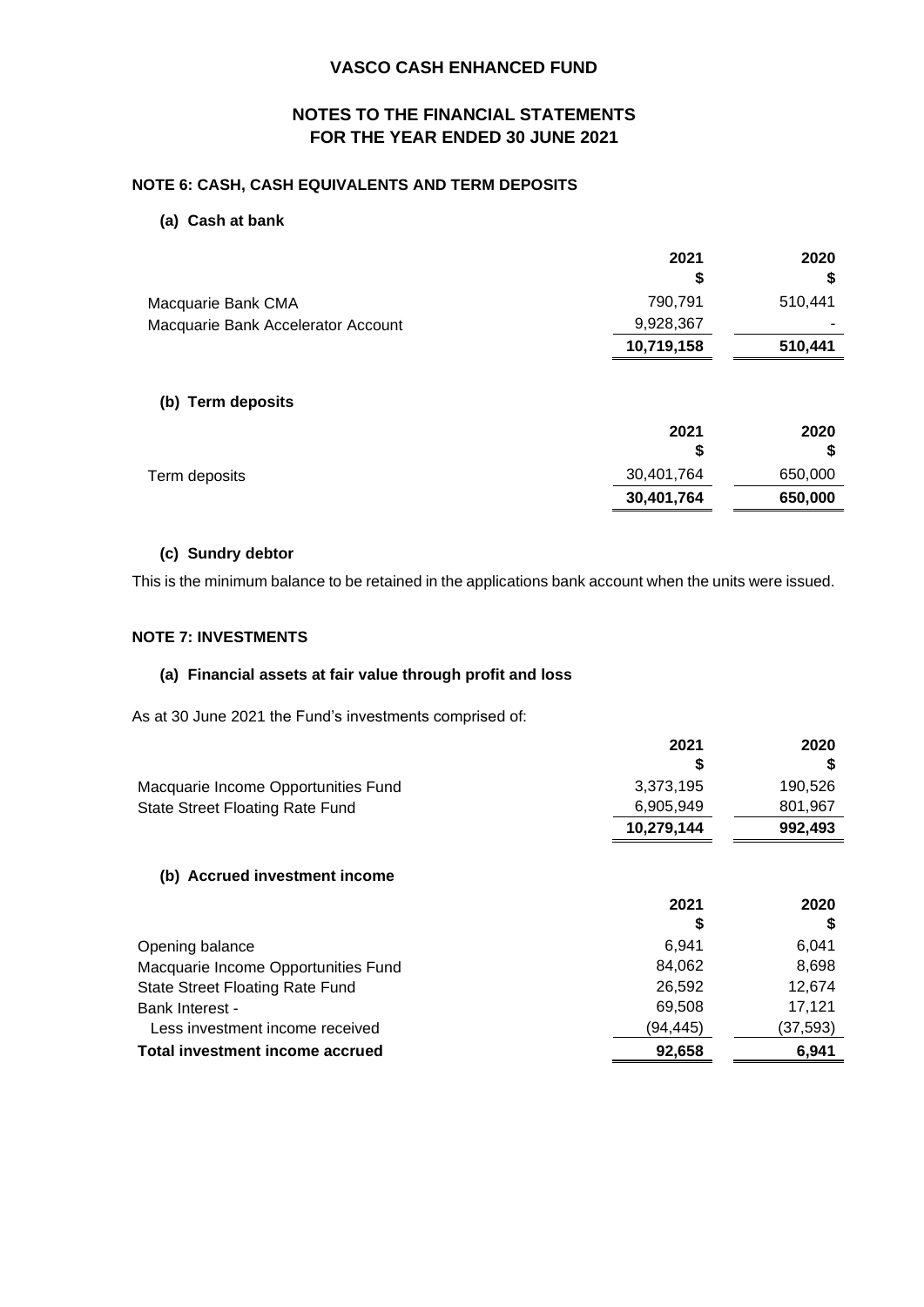## **NOTES TO THE FINANCIAL STATEMENTS FOR THE YEAR ENDED 30 JUNE 2021**

#### **NOTE 8: FEES PAYABLE**

|                         | 2021   | 2020  |
|-------------------------|--------|-------|
|                         |        |       |
| Management fees payable | 39,908 | 1,328 |
| Audit fees payable      | 15,000 |       |
|                         | 54,908 | 1,328 |

## **NOTE 9: OTHER EXPENSES PAYABLE**

|                               | 2021     | 2020  |
|-------------------------------|----------|-------|
|                               |          |       |
| <b>RITC</b> receivable        | (7, 389) | (623) |
| Provision for tax return fees | 1,000    | 1,000 |
| Other accrued expenses        | 5,591    | 233   |
|                               | (798)    | 609   |

## **NOTE 10: NET ASSETS ATTRIBUTABLE TO UNITHOLDERS**

#### **(a) Issued units in \$**

### **Class A**

|                                              | 2021<br>Units | 2021      | 2020<br>Units | 2020          |
|----------------------------------------------|---------------|-----------|---------------|---------------|
| Opening balance                              | 2,160,154     | 2,160,154 | 2,828,444     | 2,828,444     |
| Redemptions                                  | (643,080)     | (643,080) | (1, 185, 079) | (1, 185, 079) |
| Units issued - applications                  | 2,867,500     | 2,867,500 | 500,000       | 500,000       |
| Units issued – reinvestment of distributions | 8.534         | 8,534     | 16.789        | 16,789        |
| <b>Closing balance</b>                       | 4,393,108     | 4,393,108 | 2,160,154     | 2,160,154     |

### **Class B**

|                                              | 2021<br><b>Units</b> | 2021        |
|----------------------------------------------|----------------------|-------------|
| Opening balance                              |                      |             |
| Redemptions                                  | (2,884,401)          | (2,884,401) |
| Units issued - applications                  | 49,974,951           | 49,974,951  |
| Units issued – reinvestment of distributions | 28,578               | 28,578      |
| <b>Closing balance</b>                       | 47,119,128           | 47,119,128  |

As stipulated in the Fund's Constitution, each unit represents a right to an individual unit in the Fund and does not extend to a right to the underlying assets of the Fund.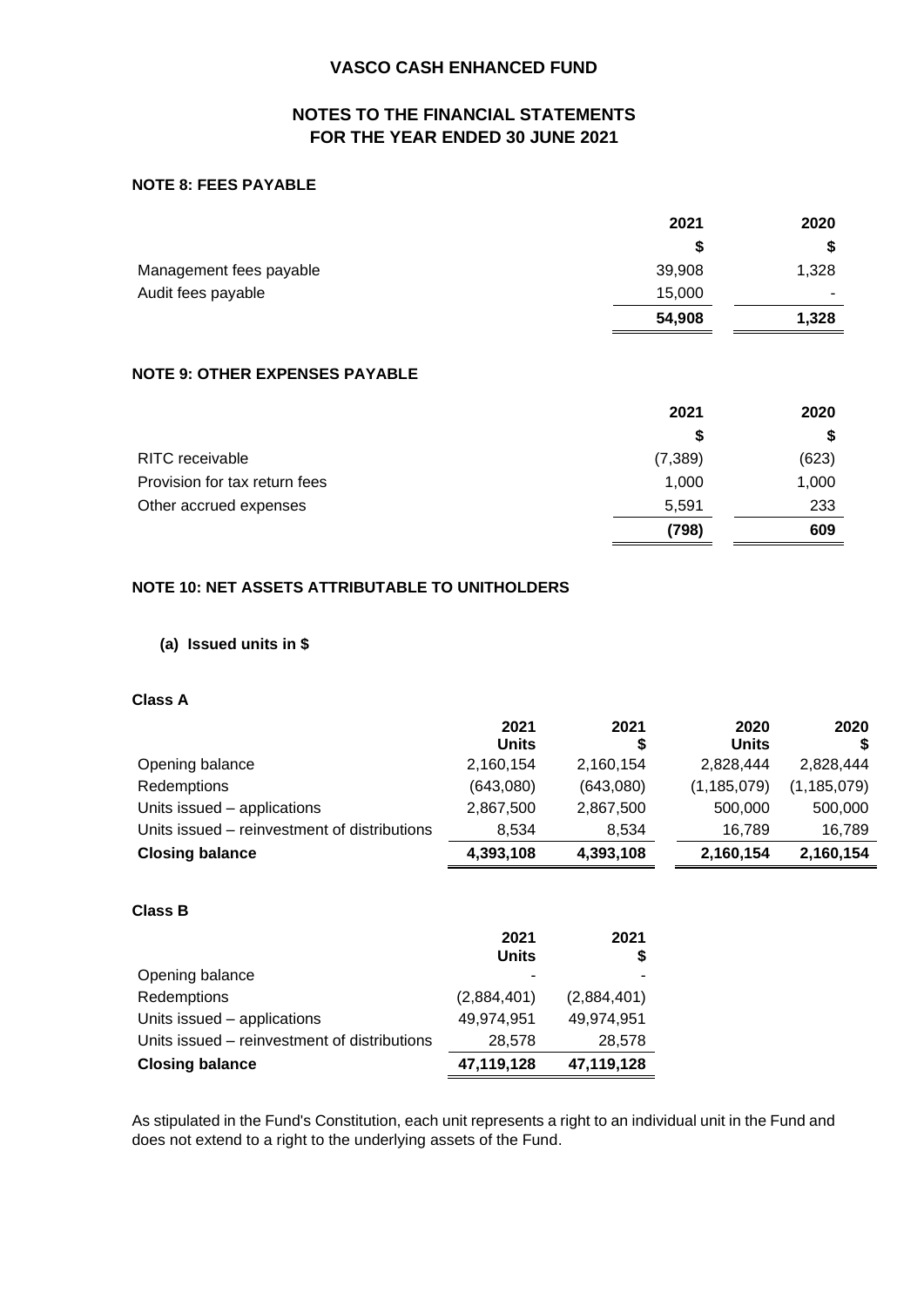## **NOTES TO THE FINANCIAL STATEMENTS FOR THE YEAR ENDED 30 JUNE 2021**

### **NOTE 10: NET ASSETS ATTRIBUTABLE TO UNITHOLDERS (continued)**

### **(b) Undistributed profit/(loss) attributable to unitholders**

| 2021      | 2020      |
|-----------|-----------|
| \$        |           |
| (7,507)   | (437)     |
| 44,865    | 18,448    |
| (78, 349) | (7,070)   |
| (34, 582) | (13, 197) |
| (10, 283) | (5,251)   |
| (85, 856) | (7, 507)  |
|           |           |

Total distributions for the financial year were \$44,865.

Withholding taxes applicable to the distributions payable during the 2021 financial year were \$5,490.

#### **(c) Capital management**

The Fund regards total unitholders' interests as capital. The Fund invests in a portfolio of bank deposits, term deposits and managed investment schemes that provide a high level of liquidity. The Fund pays monthly distributions out of the profit of the Fund.

The Fund aims to invest to meet the Fund's investment objectives while maintaining sufficient liquidity to meet its commitments, including unitholder redemptions. The Investment Manager regularly reviews the performance of the Fund, including asset allocation strategies, investment and risk management.

#### **NOTE 11: RELATED PARTY TRANSACTIONS**

The Fund's related parties include those described below.

Unless otherwise stated, none of the transactions incorporate special terms and conditions and no guarantees were given or received. Outstanding balances are usually settled in cash.

#### **(a) Trustee**

The Trustee of the Vasco Cash Enhanced Fund is Vasco Custodians Pty Ltd. Fees of \$40,542 were paid/payable by the Fund to Vasco Trustees Limited for its role as Trustee for the period in which it was trustee, of which \$3,041 is claimable by the Fund as RITC, and \$64,933 was paid or payable to Vasco Custodians Pty Ltd for the period in which it was trustee, of which \$4,870 is claimable by the Fund as RITC.

#### **(b) Key management personnel**

The Fund does not employ personnel in its own right. However, it has an incorporated Trustee, Vasco Custodians Pty Ltd to manage the activities of the Fund. The Directors of the Trustee and Investment Manager are key management personnel of those corporate entities. No compensation is paid directly by the Fund to Directors or to any of the key management personnel of the Trustee or Investment Manager. Payments made by the Fund to the Trustee and Investment Manager do not specifically include any amounts attributable to the compensation of key management personnel.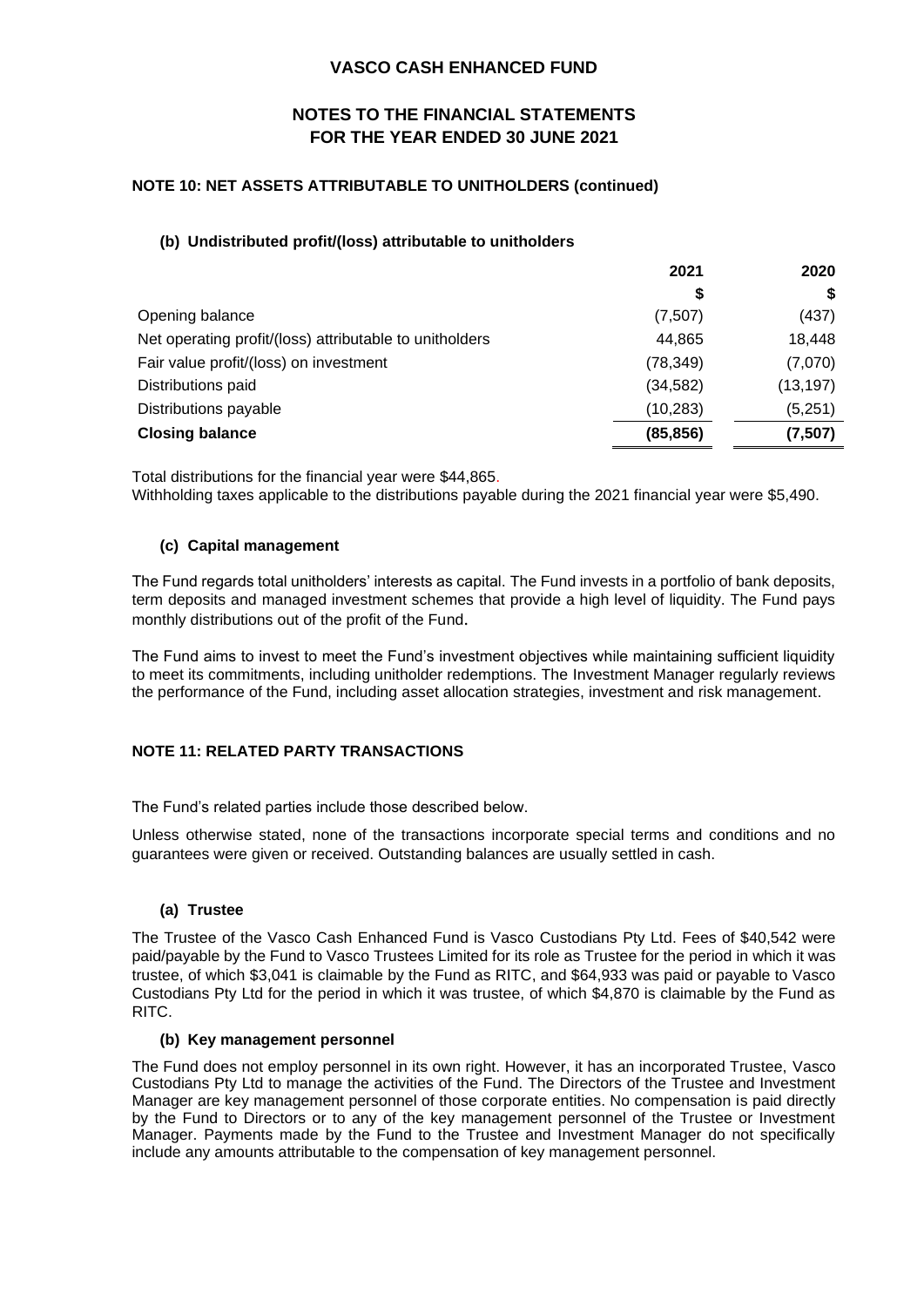## **NOTES TO THE FINANCIAL STATEMENTS FOR THE YEAR ENDED 30 JUNE 2021**

#### **NOTE 12: CONTINGENT LIABILITIES**

There are no contingent liabilities at the end of the period.

#### **NOTE 13: EVENTS SUBSEQUENT TO REPORTING DATE**

As at the date of this report, there have been no events subsequent to the reporting date that require additional disclosure.

#### **NOTE 14: FINANCIAL RISK MANAGEMENT**

#### **(a) Liquidity Risk**

Liquidity risk is the risk that the Fund may not be able to generate sufficient cash resources to settle its obligations in full as they fall due or can only do so on terms that are materially disadvantageous.

The Fund holds investments in bank deposits, term deposits, managed investment schemes and ASX listed floating rate notes, which are considered to be assets that are readily realisable.

In order to address this risk, the Trustee retains broad discretion to restrict distributions, withdrawals and/or redemptions.

#### **(b) Credit Risk**

Credit risk is the risk that a counterparty fails to discharge an obligation to the Fund. The Fund is exposed to this risk for various financial instruments, for example, placing money at financial institutions or interest revenue that is paid in arrears. The Fund's maximum exposure to credit risk is limited to the carrying amount of financial assets recognised at the reporting date.

#### **(c) Interest Risk**

The Fund's interest rate risk is monitored by the Trustee. Exposure to interest rate risk arises on financial assets and financial liabilities recognised at the end of the reporting period whereby a future change in interest rates will affect future cash flows or the fair value of fixed rate financial instruments.

#### **NOTE 15: RECONCILIATION OF PROFIT/(LOSS) TO NET CASH INFLOW/(OUTFLOW) FROM OPERATING ACTIVITIES**

|                                           | 2021      | 2020     |
|-------------------------------------------|-----------|----------|
|                                           | \$        | S        |
| Profit/(Loss) for the year                | 44,865    | 18,448   |
| Less: withholding tax paid                | (2, 722)  | (1, 189) |
| <b>Changes in assets and liabilities:</b> |           |          |
| (Increase) in receivables                 | (87, 483) | (900)    |
| Increase in payables                      | 54,086    | (2,878)  |
| Cash flows from operating activities      | 8,746     | 13,481   |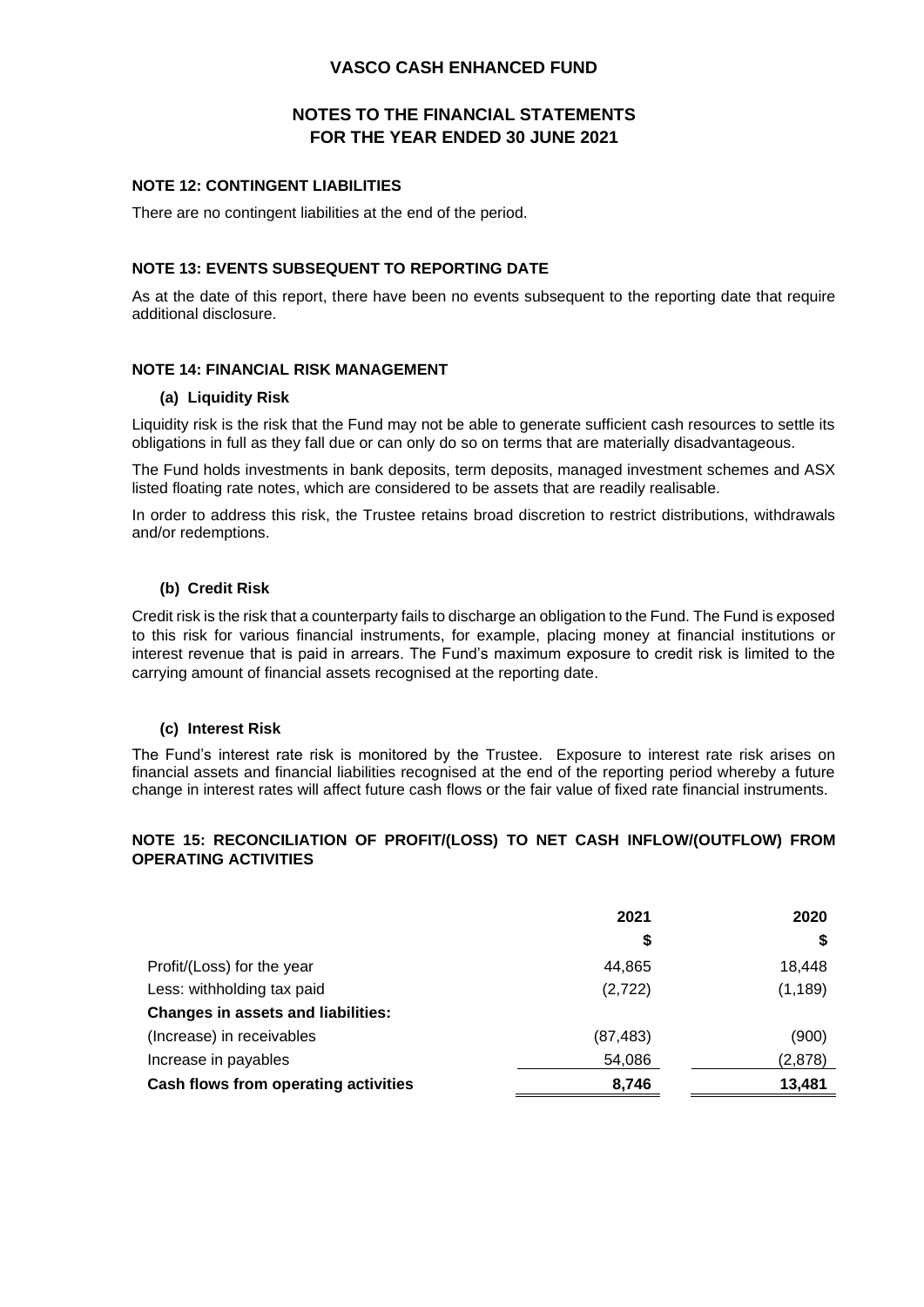## **NOTES TO THE FINANCIAL STATEMENTS FOR THE YEAR ENDED 30 JUNE 2021**

#### **NOTE 16: FAIR VALUE MEASUREMENT**

The Fund measures and recognises the following assets and liabilities at fair value on a recurring basis:

• Financial assets/liabilities at fair value through profit or loss (see Note 7)

The Fund has no assets or liabilities measured at fair value on a non-recurring basis in the current year.

AASB 13 Fair Value Measurement requires disclosure of fair value measurements by level of the following fair value hierarchy:

- quoted prices (unadjusted) in active markets for identical assets or liabilities (level 1);
- inputs other than quoted prices included within level 1 that are observable for the asset or liability, either directly or indirectly (level 2); and
- inputs for the asset or liability that are not based on observable market data (unobservable inputs) (level 3).
- *(i) Fair value in an active market*

The fair value of financial assets and liabilities traded in active markets is based on their quoted market prices at the end of the year. The Fund values its investments in accordance with the accounting policies set out in Note 1 to the financial statements.

A financial instrument is regarded as quoted in an active market if quoted prices for an identical asset are readily and regularly available from an exchange, dealer, broker, industry group, pricing service, or regulatory agency, and those prices represent actual and regularly occurring market transactions on an arm's length basis.

*(ii) Fair value in an inactive or unquoted market (level 2 and level 3)*

The fair value of financial assets and liabilities that are not traded in an active market is determined using valuation techniques. Investments in other unlisted unit trusts are recorded at the redemption value per unit as reported by the investment managers of such funds.

#### **Recognised fair value measurement**

The table below set out the Fund's financial assets and liabilities (by class) measured at fair value according to the fair value hierarchy as at 30 June 2021 and 30 June 2020.

| As at 30 June 2021                                       | Level 1 | Level 2    | Level 3        | Total      |
|----------------------------------------------------------|---------|------------|----------------|------------|
|                                                          | \$      | \$         | \$             | \$         |
| Financial assets at fair value<br>through profit or loss |         |            |                |            |
| Macquarie Income Opportunities Fund                      |         | 3,373,195  | $\blacksquare$ | 3,373,195  |
| State Street Floating Rate Fund                          |         | 6,905,949  | ۰              | 6,905,949  |
| <b>Total</b>                                             |         | 10,279,144 |                | 10,279,144 |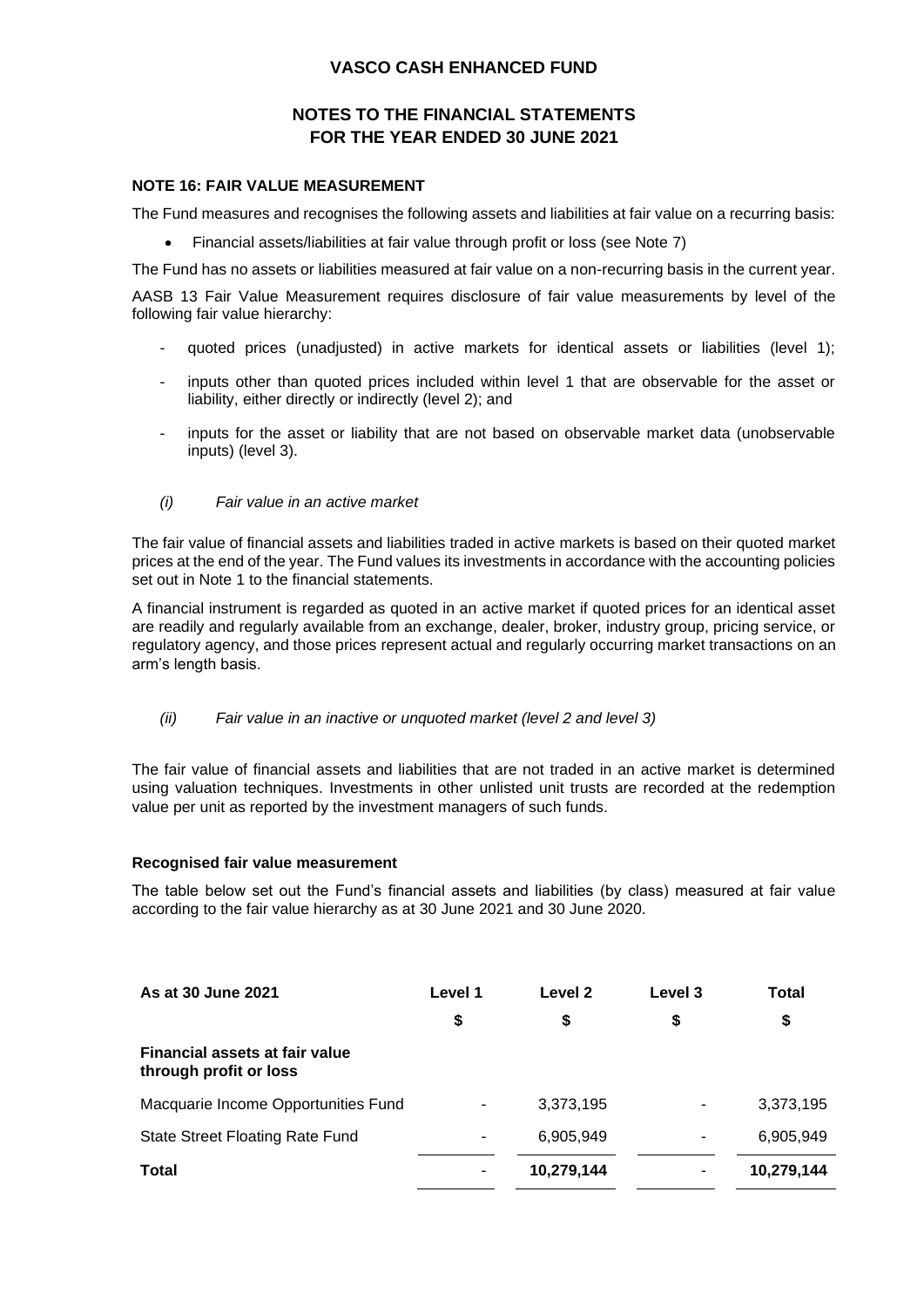## **NOTES TO THE FINANCIAL STATEMENTS FOR THE YEAR ENDED 30 JUNE 2021**

### **NOTE 16: FAIR VALUE MEASUREMENT (continued)**

| As at 30 June 2020                                              | Level 1 | Level 2 | Level 3 | Total   |
|-----------------------------------------------------------------|---------|---------|---------|---------|
|                                                                 | \$      | \$      | \$      | \$      |
| <b>Financial assets at fair value</b><br>through profit or loss |         |         |         |         |
| Macquarie Income Opportunities Fund                             |         | 190,526 |         | 190,526 |
| <b>State Street Floating Rate Fund</b>                          | ۰       | 801,967 | ۰       | 801,967 |
| Total                                                           |         | 992,493 |         | 992,493 |

## **NOTE 17: TRUSTEE DETAILS**

The registered office and the principal place of business of the Trustee are:

Vasco Custodians Pty Ltd

Level 4

99 William Street

Melbourne Victoria 3000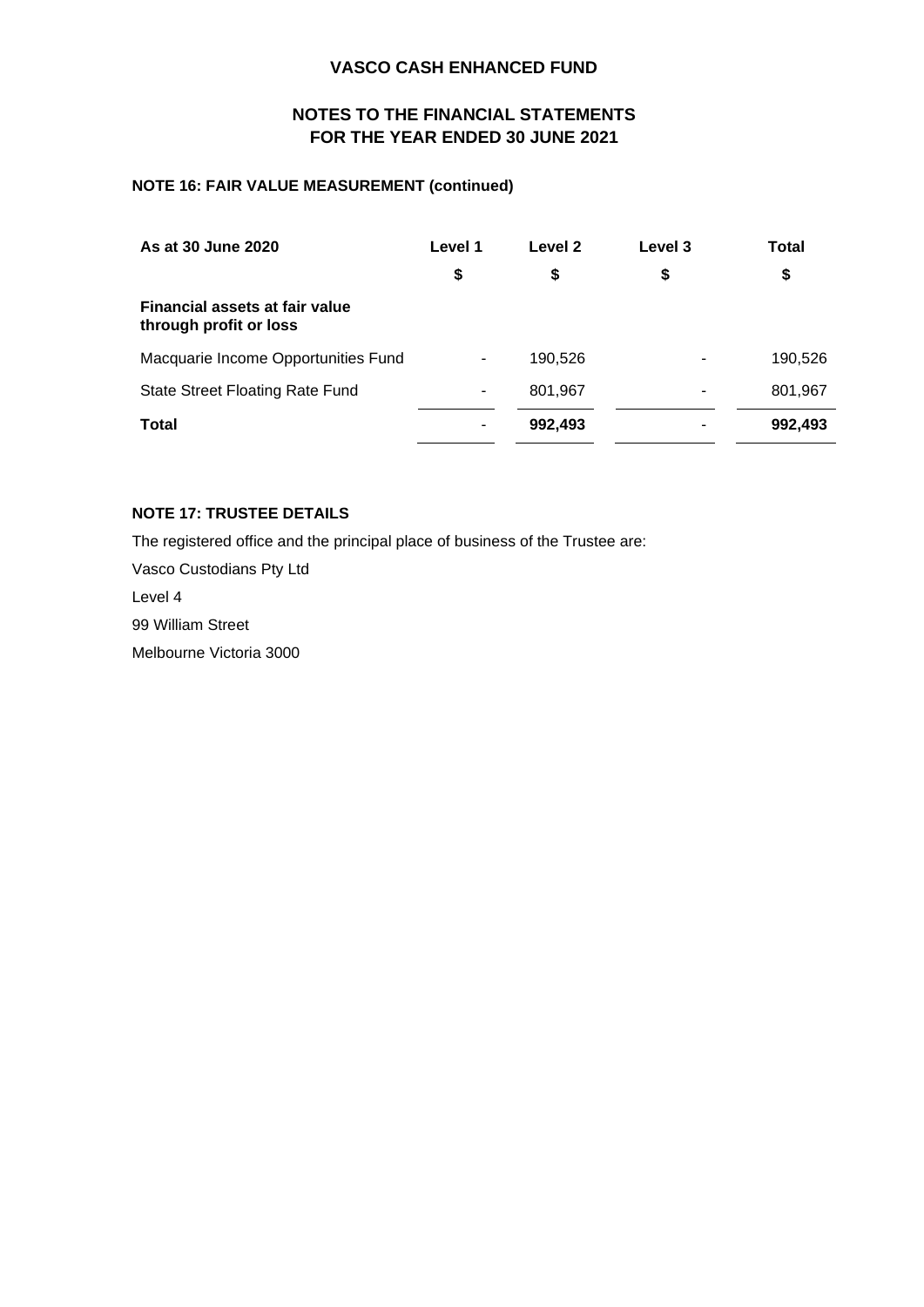## **DIRECTORS' DECLARATION**

In the opinion of the Directors of Vasco Custodians Pty Ltd:

- (a) The financial statements and notes of Vasco Cash Enhanced Fund are in accordance with the *Corporations Act 2001,* including
	- (i) Giving a true and fair view of its financial position as at 30 June 2021 and its performance for this financial year ended on that date; and
	- (ii) Complying with Australian Standards Reduced Disclosure Requirements (including the Australian Accounting Interpretations) and the *Corporations Regulations 2001*; and
- (b) There are reasonable grounds to believe that Vasco Cash Enhanced Fund will be able to pay its debts as and when they become due and payable.

Signed in accordance with a resolution of the Directors.

Craig Dunstan

**Craig Dunstan Director** 5 November 2021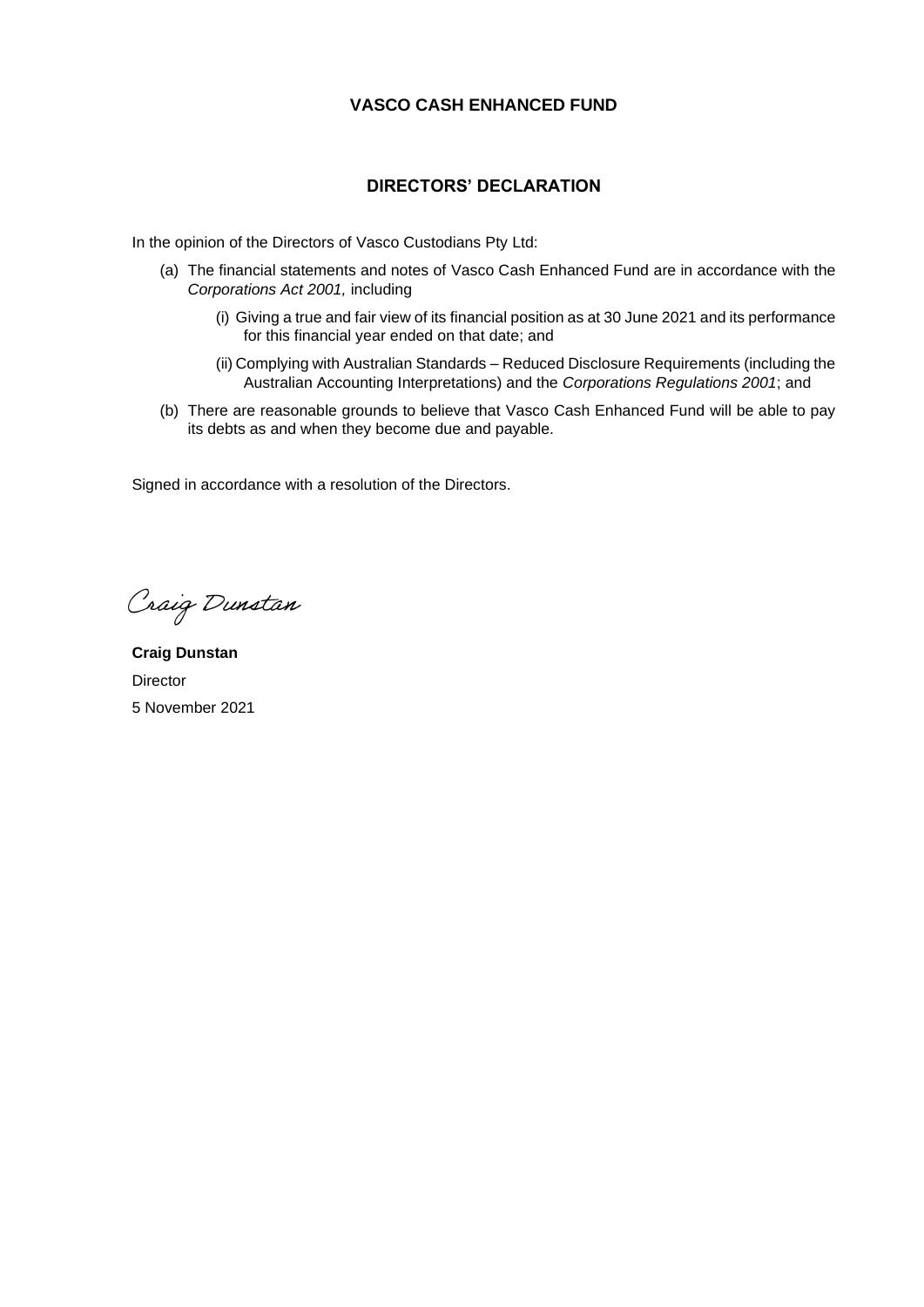

Ernst & Young 200 George Street Sydney NSW 2000 Australia GPO Box 2646 Sydney NSW 2001

Tel: +61 2 9248 5555 Fax: +61 2 9248 5959 ey.com/au

## **Independent Auditor's Report to the Unitholders of Vasco Cash Enhanced Fund**

## Opinion

We have audited the accompanying financial report of Vasco Cash Enhanced Fund ("the Fund"), which comprises the statement of financial position as at 30 June 2021, the statement of comprehensive income, statement of changes in equity and statement of cash flows for the year then ended, notes to the financial statements, including a summary of significant accounting policies and the directors' declaration.

In our opinion the accompanying financial report presents fairly, in all material respects, the financial position of the Fund as of 30 June 2021, and its financial performance and its cash flows for the year then ended in accordance with Australian Accounting Standards - Reduced Disclosure Requirements and the *Corporations Act 2001*.

## Basis for Opinion

We conducted our audit in accordance with Australian Auditing Standards. Our responsibilities under those standards are further described in the *Auditor's Responsibilities for the Audit of the Financial Report* section of our report. We are independent of the Fund in accordance with the auditor independence requirements of the *Corporations Act 2001* and the ethical requirements of the Accounting Professional and Ethical Standards Board's APES 110 *Code of Ethics for Professional Accountants (including Independence Standards)* (the Code) that are relevant to our audit of the financial report in Australia. We have also fulfilled our other ethical responsibilities in accordance with the Code.

We believe that the audit evidence we have obtained is sufficient and appropriate to provide a basis for our opinion.

## Information Other than the Financial Report and Auditor's Report Thereon

The directors of Vasco Custodians Pty Ltd ("the Trustee") are responsible for the other information. The other information is the Trustee's report accompanying the financial report.

Our opinion on the financial report does not cover the other information and accordingly we do not express any form of assurance conclusion thereon.

In connection with our audit of the financial report, our responsibility is to read the other information and, in doing so, consider whether the other information is materially inconsistent with the financial report or our knowledge obtained in the audit or otherwise appears to be materially misstated.

If, based on the work we have performed, we conclude that there is a material misstatement of this other information, we are required to report that fact. We have nothing to report in this regard.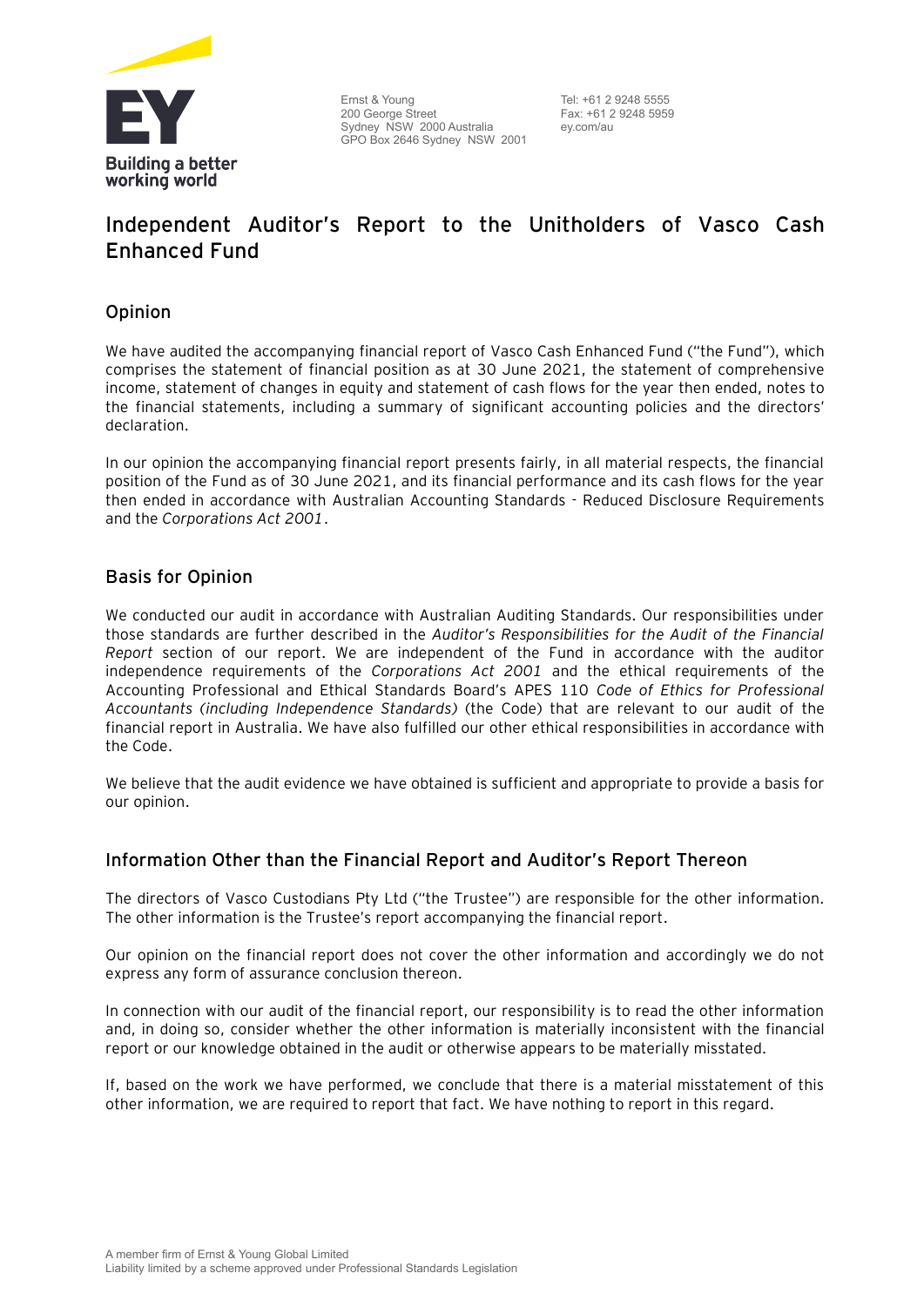

## Responsibilities of the Directors for the Financial Report

The directors of the Fund are responsible for the preparation of the financial report that gives a true and fair view in accordance with Australian Accounting Standards – Reduced Disclosure Requirements and the *Corporations Act 2001* and for such internal control as the directors determine is necessary to enable the preparation of the financial report that gives a true and fair view and is free from material misstatement, whether due to fraud or error.

In preparing the financial report, the directors are responsible for assessing the Fund's ability to continue as a going concern, disclosing, as applicable, matters relating to going concern and using the going concern basis of accounting unless the directors either intend to liquidate the Fund or to cease operations, or have no realistic alternative but to do so.

## Auditor's Responsibilities for the Audit of the Financial Report

Our objectives are to obtain reasonable assurance about whether the financial report as a whole is free from material misstatement, whether due to fraud or error, and to issue an auditor's report that includes our opinion. Reasonable assurance is a high level of assurance, but is not a guarantee that an audit conducted in accordance with the Australian Auditing Standards will always detect a material misstatement when it exists. Misstatements can arise from fraud or error and are considered material if, individually or in the aggregate, they could reasonably be expected to influence the economic decisions of users taken on the basis of this financial report.

As part of an audit in accordance with the Australian Auditing Standards, we exercise professional judgment and maintain professional scepticism throughout the audit. We also:

- Identify and assess the risks of material misstatement of the financial report, whether due to fraud or error, design and perform audit procedures responsive to those risks, and obtain audit evidence that is sufficient and appropriate to provide a basis for our opinion. The risk of not detecting a material misstatement resulting from fraud is higher than for one resulting from error, as fraud may involve collusion, forgery, intentional omissions, misrepresentations, or the override of internal control.
- ► Obtain an understanding of internal control relevant to the audit in order to design audit procedures that are appropriate in the circumstances, but not for the purpose of expressing an opinion on the effectiveness of the Fund's internal control.
- Evaluate the appropriateness of accounting policies used and the reasonableness of accounting estimates and related disclosures made by the directors.
- Conclude on the appropriateness of the directors' use of the going concern basis of accounting and, based on the audit evidence obtained, whether a material uncertainty exists related to events or conditions that may cast significant doubt on the Fund's ability to continue as a going concern. If we conclude that a material uncertainty exists, we are required to draw attention in our auditor's report to the related disclosures in the financial report or, if such disclosures are inadequate, to modify our opinion. Our conclusions are based on the audit evidence obtained up to the date of our auditor's report. However, future events or conditions may cause the Fund to cease to continue as a going concern.
- ► Evaluate the overall presentation, structure and content of the financial report, including the disclosures, and whether the financial report represents the underlying transactions and events in a manner that achieves fair presentation.